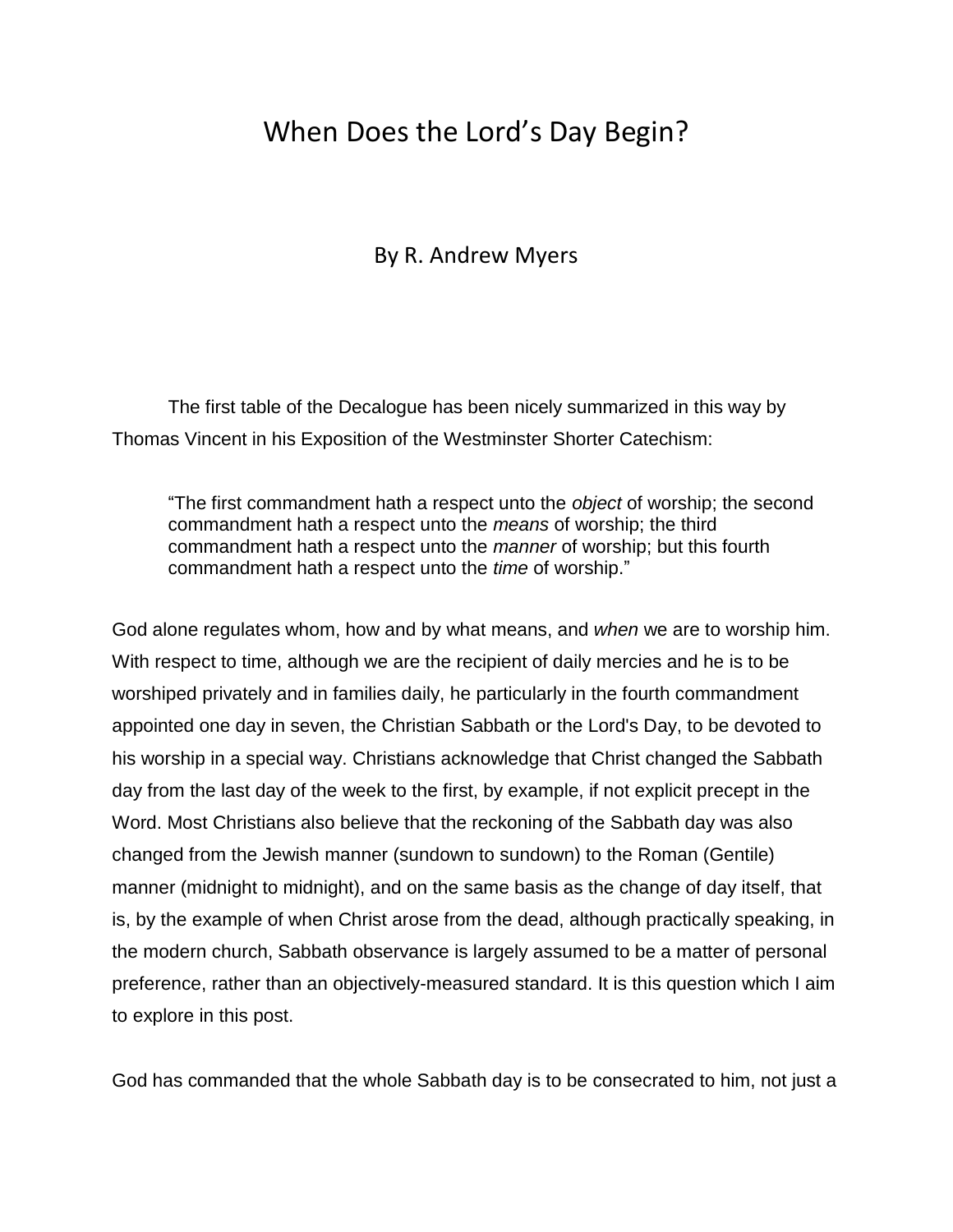portion, although in his mercy he allows us time for food, sleep and other necessities. But since the whole day belongs to him, it behooves us to consider whether we are recognizing his authority over the whole day of his appointment. Far from being legalistic or an instance of vain sophistry, the question of when the Lord's Day begins and ends is, or ought to be, an example of commendable scrupulousness, when it aims to honor the Lord during the time of his appointment. For example, when the Sabbath is reckoned has a bearing on what activities may be lawful on a Saturday evening or the Lord's Day evening. Things that are lawful during the week may not be lawful on the Sabbath. How the Sabbath is to be reckoned is a question that many divines have addressed and I have here compiled some of their wisdom (in the Puritan era, Robert Cleaver, wrote a whole treatise defending midnight-to-midnight Sabbath observance, and in modern times, Greg Price has also done so, but the following extracts are much shorter). Some, such as the New England Puritans, have observed a Sabbath that runs from sundown on the seventh day of the week (Saturday) to sundown on the first day of the week (the Lord's Day). Thomas Shepard and John Cotton, for instance, have written able -- though I believe, erroneous -- treatises defending this view. Below are some Puritans and others who take the majority Christian position that the Christian Sabbath ought to be reckoned as we reckon other days, that is, from midnight to midnight, for midnight is when the morning begins.

**Thomas Vincent**, *The Shorter Catechism Explained From Scripture*, pp. 139-141:

Q. 6. When doth this holy day or Sabbath begin, in the evening before, or that morning from midnight?

A. In the evening before, by virtue of that word, "Remember to keep holy the seventh day," we ought to begin to prepare for the Sabbath; but the Sabbath itself doth not begin until the evening is spent, and midnight thereof over, and the morning after twelve of the clock begins.

Q. 7. Doth not the Scriptures require us to begin the Sabbath in the evening, when it is said, "The evening and the morning were the first day" (Gen. 1:5); and, "From even unto even shall ye celebrate your Sabbath?"— Lev. 33:32.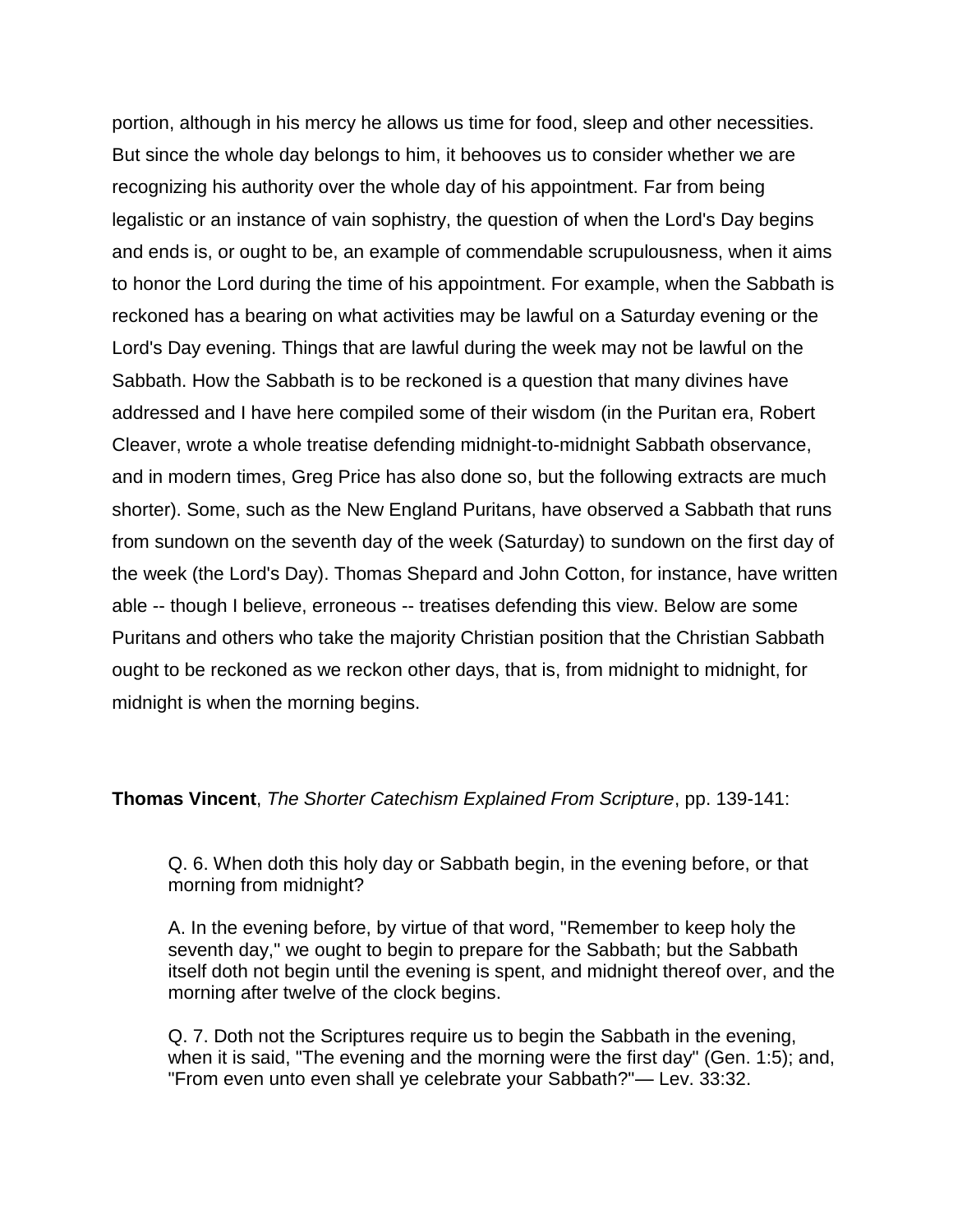A. 1. It doth not follow that the evening of the first day was before the morning, though it be first spoken of; no more than that Shem and Ham were elder than Japheth, because they are reckoned up in order before him. "The sons of Noah, Shem, Ham, and Japheth (Gen. 10:1); and yet Japheth is called the elder brother. — Verse 21. But Moses, reckoning up the works of God on the first day, retires back from the evening to the morning, and saith, they both make up the first day. Surely in the account of all nations, and in Scripture account too, the morning is before the evening. "The same day at evening, being the first day of the week, came Jesus," &c. (John 20:10), where the evening following this day, and on the evening before the day, is called the evening of the same day. 2. That place in Leviticus, concerning the celebration of the Sabbath from evening to evening, hath a reference only unto a ceremonial Sabbath, or day of atonement, on the tenth day of the seventh month, wherein the Israelites were to afflict their souls; but it hath not a reference unto the weekly Sabbath.

Q. 8. How do you prove by the Scripture that the weekly Sabbath doth begin in the morning?

A. That the weekly Sabbath is to begin in the morning, is evident— 1. by Exod. 16:23: "This is that which the Lord hath said, to-morrow is the rest of the holy Sabbath unto the Lord." If the Sabbath had begun in the evening, Moses would have said, This evening doth begin the rest of the Sabbath; but he saith, Tomorrow is the rest of the Sabbath. 2. Most evidently it doth appear that the Sabbath doth begin in the morning, and not in the evening, by Matt. 28:1: "In the end of the Sabbath, as it began to dawn towards the first day of the week, came Mary Magdalene, and the other Mary, to see the sepulchre." If the end of the Jewish Sabbath were not in the evening, when it began to grow dark towards the night, but when it began to dawn towards the first day of the week, which must needs be towards the morning, and in no rational sense can be interpreted of the evening, then the Sabbath did also begin in the morning, and not in the evening, for the beginning and ending must needs be about the same time. But the former is evident from this place, concerning the Jewish Sabbath's ending; and therefore, consequently concerning its beginning. 3. Further, it is also said in this place, that the first day, which is the Christian Sabbath, did begin towards the dawning, as it grew on towards light, and not as it grew on towards darkness; therefore the Christian Sabbath doth begin in the morning. 4. Moreover, the resurrection of Christ, in commemoration of which the Christian Sabbath is observed, was not in the evening, but early in the morning ("Now when Jesus was risen early, the first day of the week "— Mark 16:9); therefore the Sabbath is to begin in the morning. 5. If the Sabbath did begin in the evening before, it would end in the evening after; and it would be lawful for men to work in their callings, or to go to their recreations, on the evening of the Sabbath, which surely would be very unsuitable after the holy employments of that day.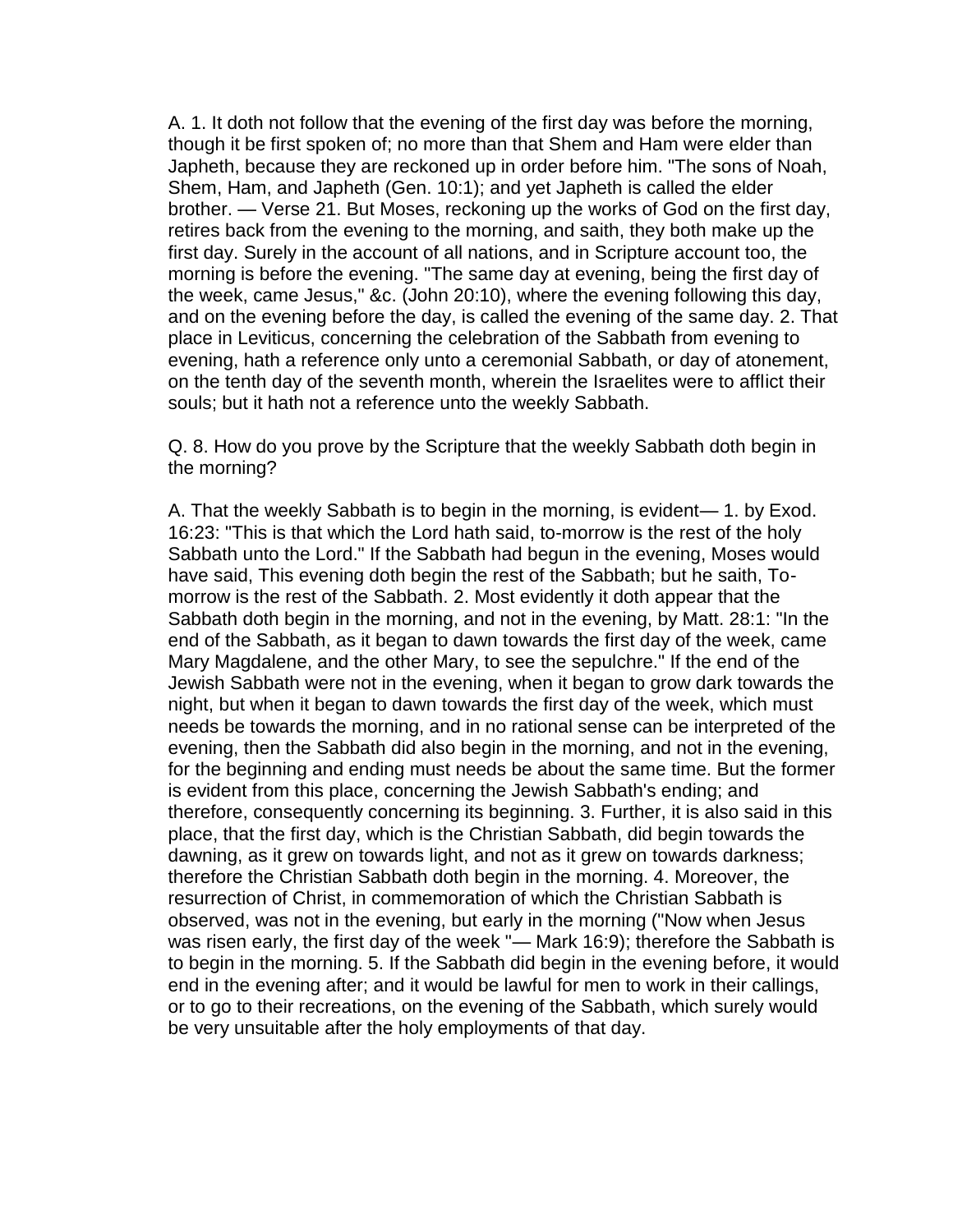**Richard Greenham**, *A Short Forme of Catechising*:

*"Rehearse the fourth Commandement.*

Remember the Sabboth day to keep it holy, &c.

*What is here generally commanded?*

I am commanded to make it my whole delight, to sanctifie the holy Sabboth of the Lord from morning to night."

**William Gouge**, *The Sabbath's Sanctification*:

Question 48. When begins the Lord's Day?

Ans. In the morning, Acts 20:7.

When Paul came to the Church at Troas, he had a mind to spend a Lord's day with them, though he was in great haste to depart so soon as he could. He came, therefore, to their assembly at the time that they came together according to their custom; but he kept them till the end of the day (for he would not travel on the Lord's day); and having dismissed the assembly, he departed. Now it said that he continued his speech "till midnight" (Acts 20:7), even "till break of day" (verse 11), and then departed; which departure of his is said to be "on the morrow." By this punctual expression of the time, it appears that the first day of the week, the Lord's day, ended at midnight, and that then the morrow began. Now to make a natural day, which consisteth of twenty four hours, it must begin and end at the same time; for the end of one day is the beginning of another. There is not a minute betwixt them. As, therefore, the Lord's day ended at midnight, so it must begin at midnight, when we count the morning to begin. Which is yet more evident by this phrase, Matt. 28:1, "In the end of the Sabbath" (namely, of the week before which was the former Sabbath) "as it began to dawn" (namely, on the next day, which was the Lord's day). Or, as John 20:1, "when it was yet dark" there came divers to anoint the body of Jesus, but they found him not in the grave. He was risen before; so as Christ rose before the sun.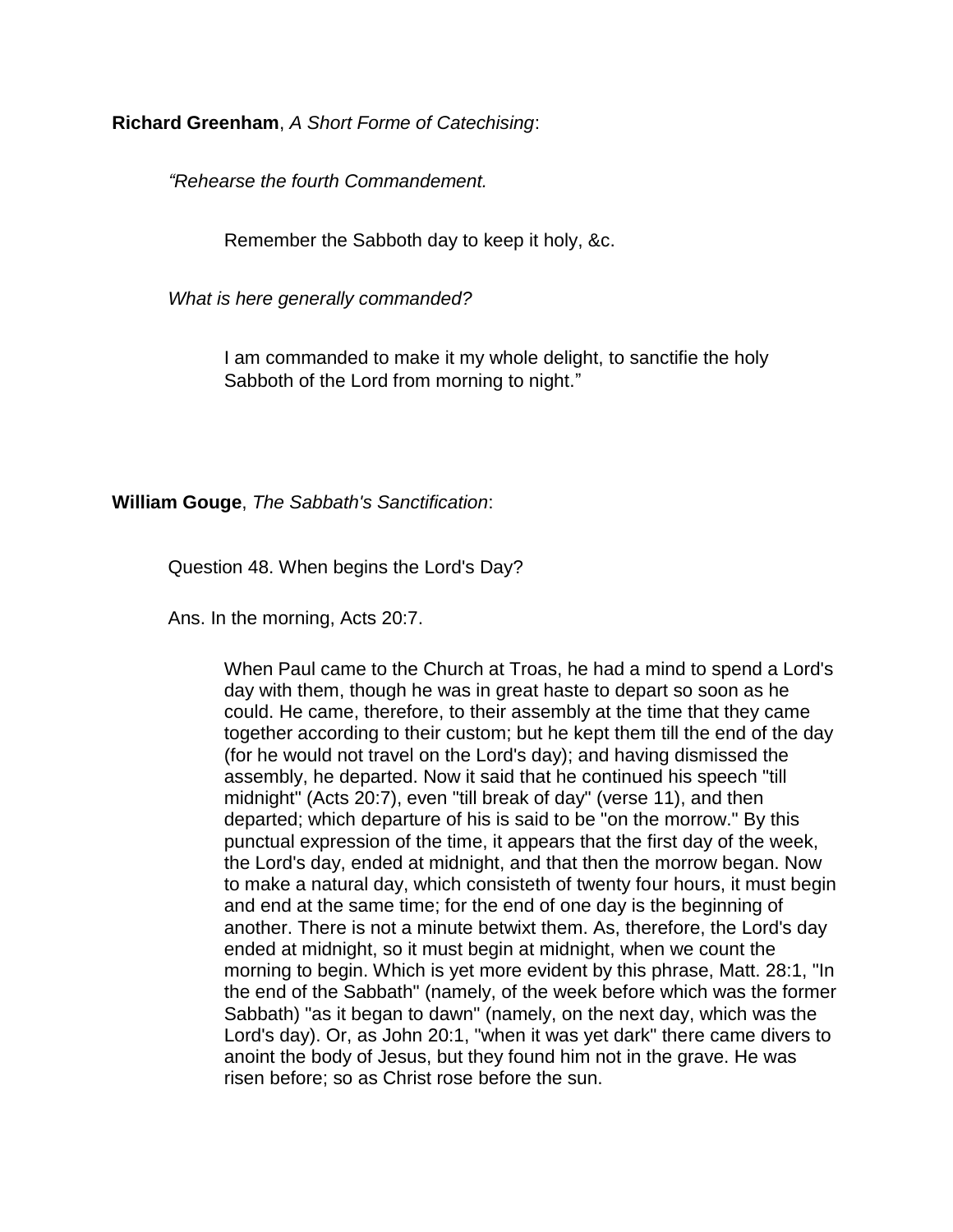Question 49. What reasons may be given of the Lord's day beginning in the morning?

Ans. Other days then begin.

That they do so with us is evident by the account of our hours. For midnight ended, we begin with one o'clock; then the first hour of the day beginneth. And it appears to be so among the Jews; for when Aaron proclaimed, Exod. 32:5, 6, "Tomorrow shall be a feast to the Lord," "they rose up early on the morrow." I deny not but that sundry of the Jewish feasts began in the evening, as the Passover (Exod. 12:6). But it cannot be proved that their weekly Sabbath so began. There were special reasons for the beginning of those feasts in the evening, which did then begin. As for the supposed beginnings of the first days gathered out of this phrase: "the evening and the morning were the first day;" they cannot be necessarily concluded to be at the evening. For the evening and the morning there importeth the moment of the evening and morning parting from one another, and the return to the same period; which moment is rather at the beginning of the morning than of the evening. The evening useth to be referred to the end of the day and the morning to the beginning, as Exod. 29:38, 29; 1 Sam. 17:16; John 20:19.

Question 50. What other reason is there of the Lord's day beginning in the morning.

Ans. Christ then rose, Mark 16:2, 9.

Of Christ's rising in the morning, no question can be made; all the evangelists agree in the narration thereof. Now the Lord's day being a memorial of Christ's resurrection, if it should begin in the evening, the memorial would be before the thing itself, wihch is absurd to imagine. As all God's works were finished before the first Sabbath, so all Christ's sufferings before the Lord's day. His lying dead in the grave was a part of his suffering. Therefore, by his resurrection was all ended. With his resurrection, therefore, must the Lord's day begin.

To make the evening before the Lord's day a time of preparation thereunto is a point of piety and prudence; but to make it a part of the Lord's day is erroneous, and in many respects very inconvenient.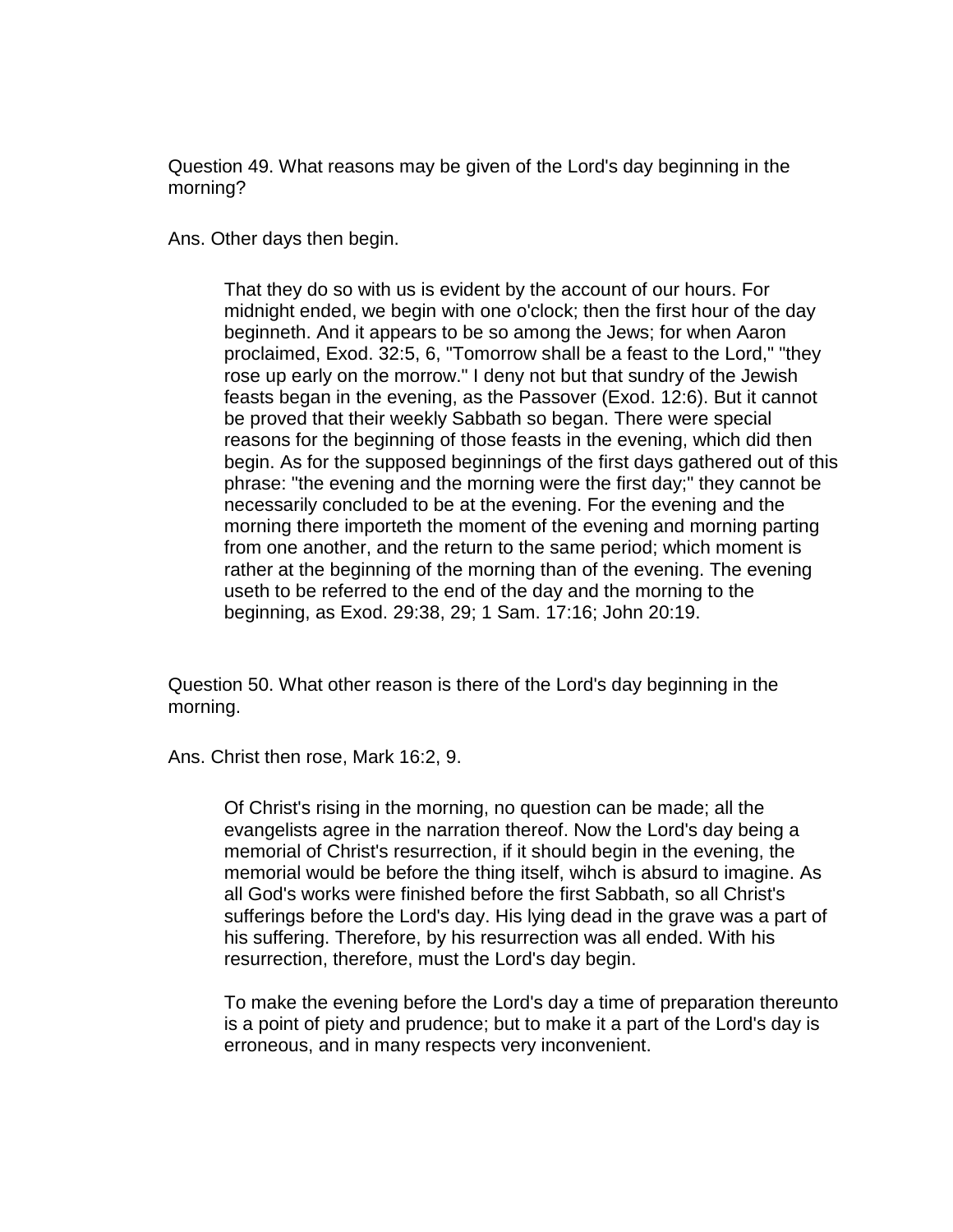## **William Perkins**, *Cases of Conscience*, in *Works*, Vol. 2, p. 111-112:

#### *When doth the Sabbath begin?*

To this some do answer, in the evening, and some in the morning. My answer is this, that the Sabbath of the new Testament amongst us is to begin in the morning, and so to continue till the next morrow, and not in the evening till the evening.

The reasons be these:

1. The Sabbath is to begin when other ordinary days begin, according to the order and account of the Church wherein we live.

2. It was the practice of Christ and the Apostles. For Christ (as it hath been thought of ancient times) consecrated the Sabbath, in that he rose from the dead early in the morning, when the first day of the week began to dawn, *Matth*. 28.1. and therefore it is fit that the Sabbath day should then begin when he rose, for as much as it is kept in remembrance of his resurrection. The same was the practice of the Apostles. For *Acts* 20.7. the first day of the week the Jews came together at Troas in the morning, and there *Paul* preached from that time till midnight; being the next morning to depart, having stayed there, as is plain out of the sixth verse, seven days. In that text I note two things.

First, that the night there mentioned was a part of the seventh day of *Paul's* abode at Troas. For if it were not so, then he had stayed at least a night longer, and so more than seven days, because he should have stayed part of another day.

Secondly, that this night was a part of the Sabbath which they then kept. For the apostle keeps it in manner of a Sabbath, in the exercises of piety and divine worship, and namely in preaching. Yea further, he continues there till the rest was fully ended: *he communed with them till the dawning of the day, and so departed, verse* 11. Besides this text, David saith in his Psalm of the Sabbath, that he will declare *God's loving kindness in the morning, and his truth in the night, Ps*. 92:2, making the night following a part of the Sabbath.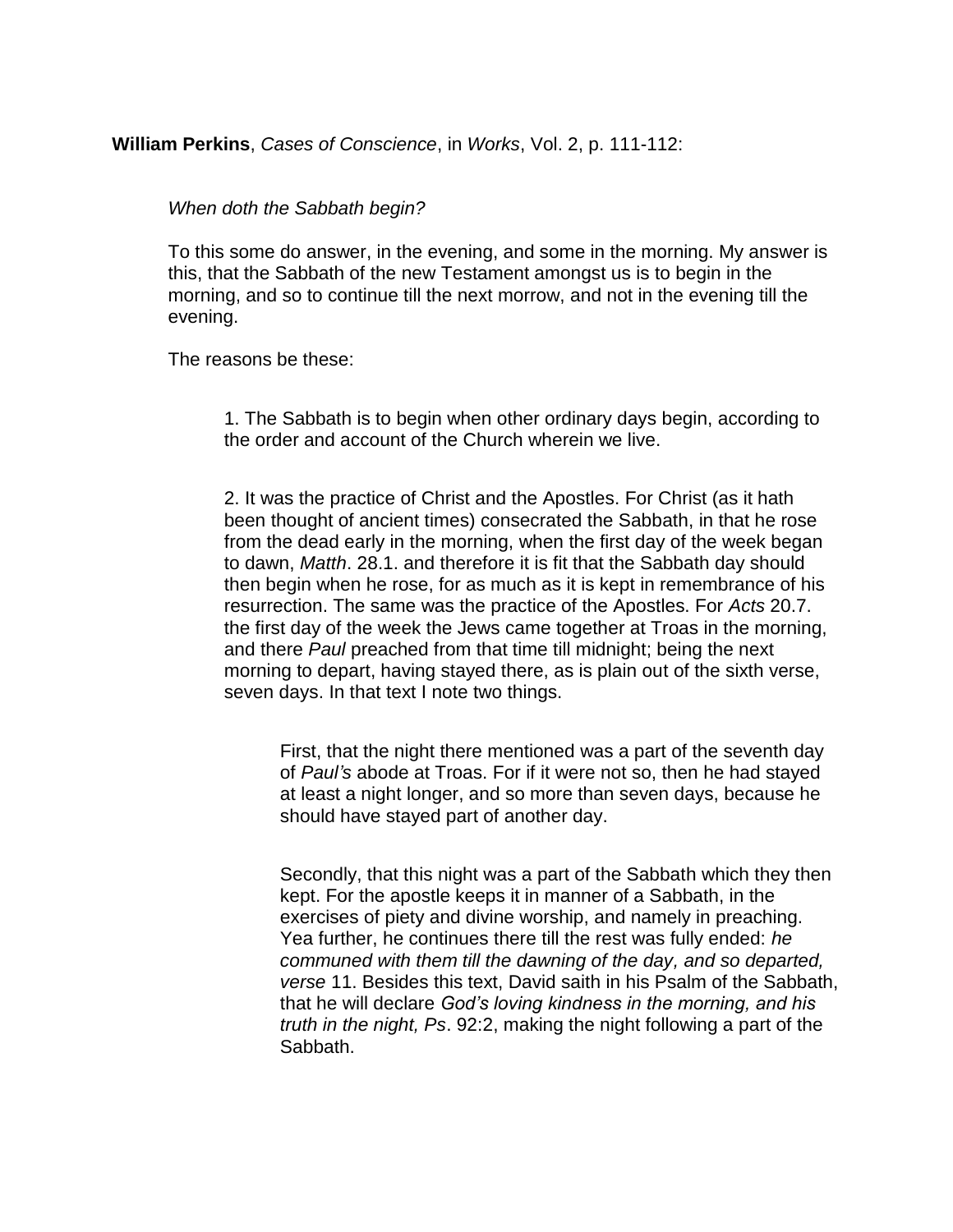Against this doctrine it is alleged, first, that the Sabbath is to begin in the evening, because in the first of *Genesis*, it is said, six several times, the evening and the morning made the first day, and so the second, and third, &c.

Answ. *First*, in that text when it is said, the evening and the morning made such and such day, by the evening is understood the night, and by the morning the day, and the evening was the end of the day, and the morning the end of the night. This exposition is ancient, and yet in Scripture we find not one place where the evening is put for the night.

*Secondly*, I answer, that the collection from that place is of no force: for thus the reason must needs be framed. That which God did in appointing of days, the same must we doe in using of them: But in appointing of days, began the day at evening, Erg. &c. The consequent is false. For the case is otherwise in the constitution of time, than it is in the use of time constituted: and there is not the same reason of things in doing, as there is of the same things in being and use.

Thirdly, this did not bind the Jews. For they in all likelihood began their Sabbaths in the morning. Indeed their solemn feasts, as the Passover and such like, began and were kept from evening to morning, as we may read, *Levit*. 23.5. But their ordinary Sabbath was kept from morning to morning. Whence it is, that *S. Matthew* calls the dawning of the first day of the week, the end of the Sabbath of the Jews, *Mat*. 28.1. and there is nothing (I take it) that can be brought to the contrary.

It is objected that *Moses* says, *Lev*. 23.32. *From even to even shall ye celebrate your Sabbath.* 

*Answ*. The words must be understood of the feast of reconciliation, being the tenth day of the seventh month, which was solemnized and kept from even to even. And it is called a Sabbath, because it was by special commandment appointed to be kept as the Sabbath day, and that in two respects. First, because it was to be kept holy by the Jews, in humbling themselves and offering sacrifices, vers. 37. Secondly, because upon that day it was not lawful to do any servile work upon pain of death, vers. 25. 30.

Again, it is alleged that *Joseph* of Arimathea could not embalm Christ, by reason that the Sabbath was at hand, and this was the evening. I answer, that the Jews Sabbath there meant concurred with the day of their Passover, and hence it was that their Sabbath began in the evening.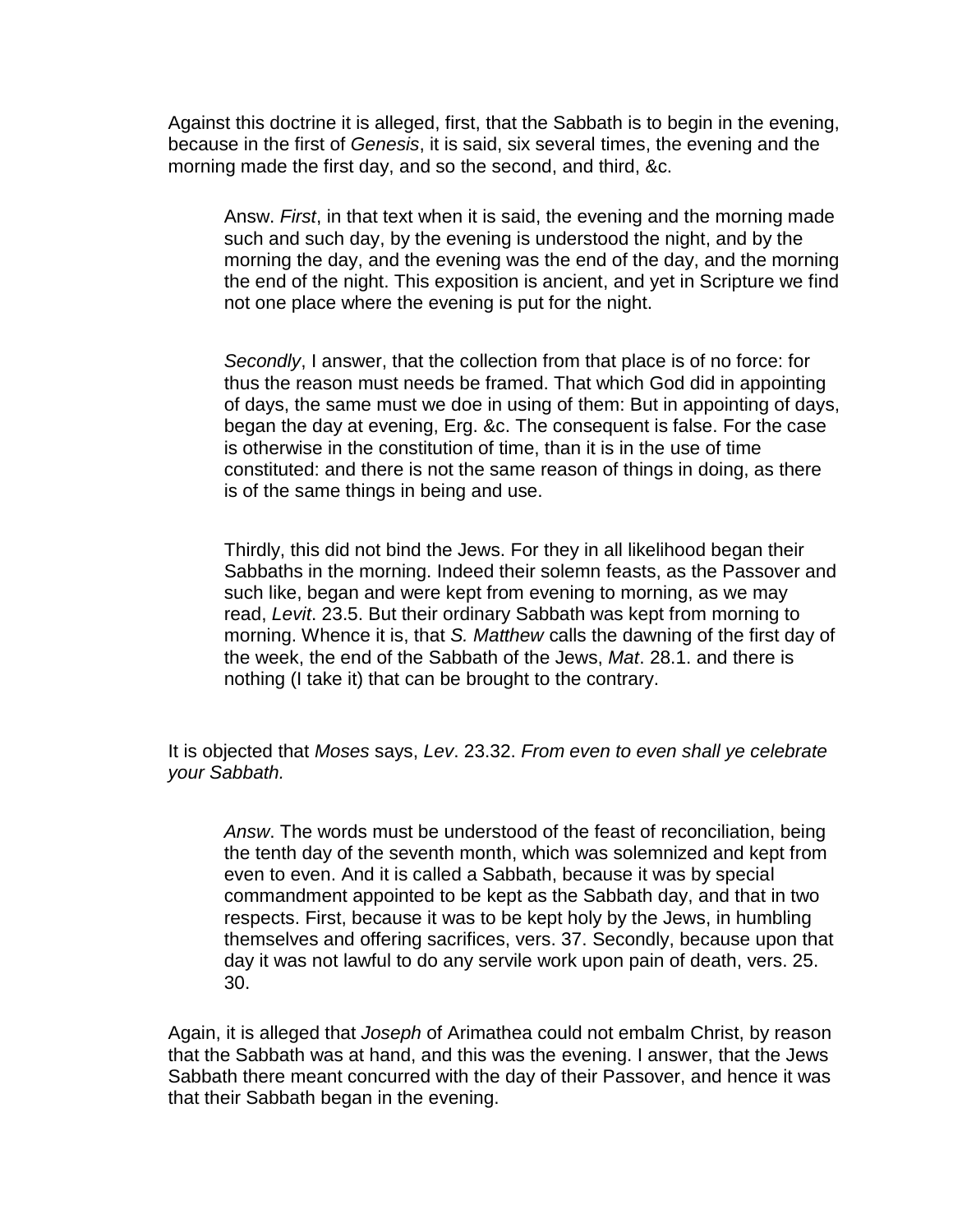By this that has been said, the answer to the third Question is plain, to wit, that in the new Testament the Sabbath is to begin at the morning, and so to continue to the next morning, and not as some suppose, to begin at the even and continue till the next even.

# **Samuel Rutherford**,

*A Catechism Containing the Sum of Christian Religion* (cited in *Catechisms of the Second Reformation*, by Alexander Mitchell, 1886, p. 232)

*"Q. What is it to sanctify the Sabbath?*

*A. It is to set all apart from the dawning of the day until midnight (Jn. 20:1; Acts 20:7) for God's service."*

**John Owen**, *An Exposition to the Hebrews*, vol. 18, p. 531

8. Of the beginning and ending of the Sabbath — The first rule about time.

8. It may seem to some necessary that something should be premised concerning the measure or continuance of the day to be set apart to a holy rest to the Lord; but it being a matter of controversy, and to me, on the reasons to be mentioned afterwards, of no great importance, I shall not insist upon the examination of it, but only give my judgment in a word concerning it. Some contend that it is a natural day, consisting of twenty-four hours, beginning with the evening of the preceding day, and ending with the same of its own. And accordingly so was the church of Israel directed, Leviticus 23:32, "From even unto even shall ye celebrate your Sabbath ;" although that does not seem to be a general direction for the observation of the weekly Sabbath, but to regard only that particular extraordinary Sabbath which was then instituted, namely, the day of atonement, on the tenth day of the seventh month, verse 27. However,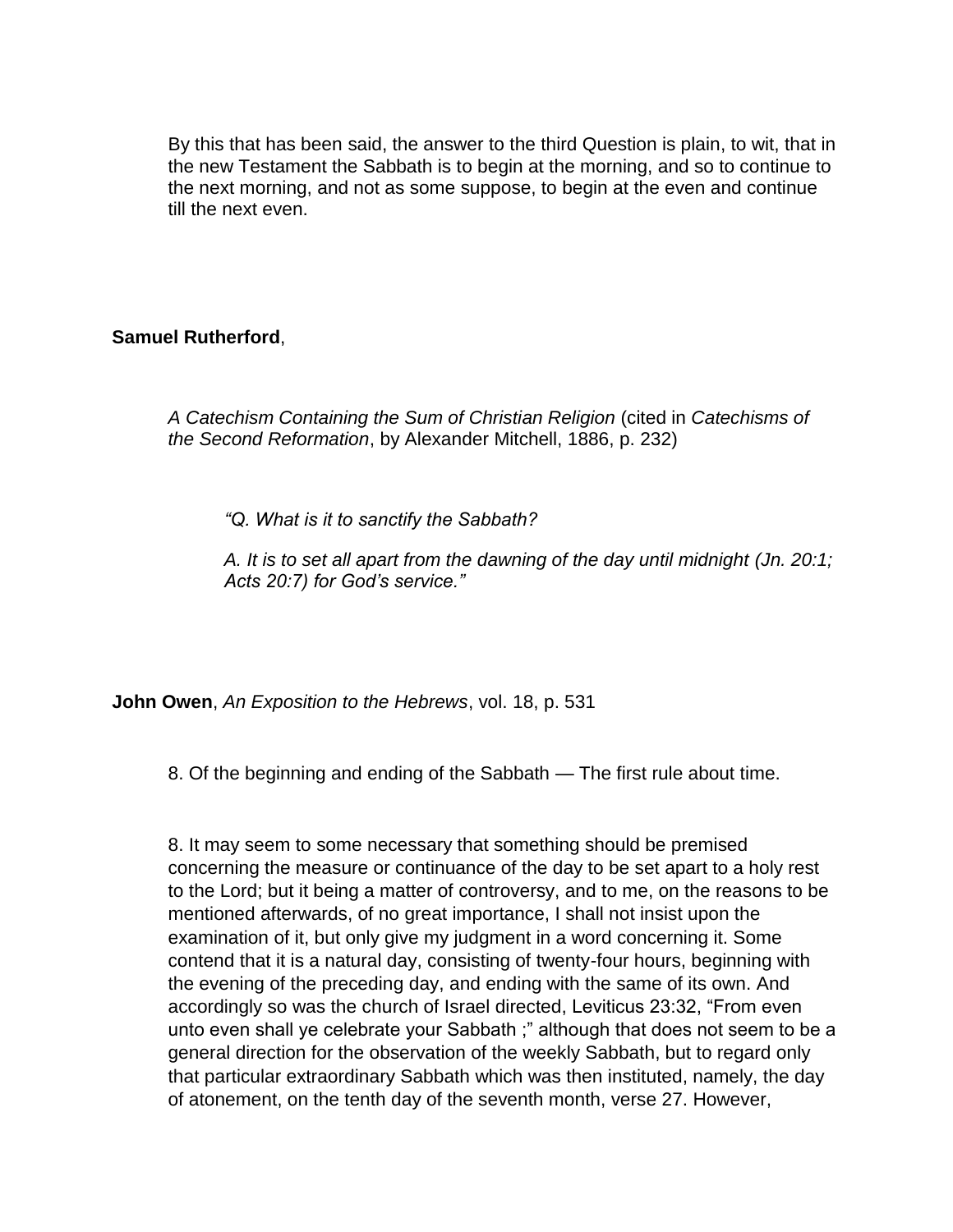suppose it to belong also to the weekly Sabbath, it is evidently an addition to the command, particularly suited to the Mosaical pedagogy, that the day might comprise the sacrifice of the preceding evening in the services of it; from an obedience whereunto we are freed by the gospel. Neither can I subscribe to this opinion; and that because, —

(1.) In the description and limitation of the first original seven days, it is said of each of the six that it was constituted of an evening and a morning, but of the day of rest there is no such description; it is only called "the seventh day," without any assignation of the preceding evening unto it.

(2.) A day of rest, according to rules of natural equity, ought to be proportioned to a day of work or labor, which God has granted to us for our own use. Now, this is to be reckoned from morning to evening:

#### Psalm 104:20-23.

"Thou makest darkness, and it is night: wherein all the beasts of the forest do creep" (from whose yelling the night has its name in the Hebrew tongue.) "The young lions roar after their prey, and seek their meat from God. The sun arises, they gather themselves together, and lay them down in their dens. Man goes forth unto his work and to his labor until the evening."

The day of labor is from the removal of darkness and the night, by the light of the sun, until the return of them again; which, allowing for the alterations of the day in the several seasons of the year, seems to be the just measure of our day of rest.

(3.) Our Lord Jesus Christ, who in his resurrection gave beginning and being to the especial day of holy rest under the gospel, rose not until "the morning of the first day of the week," when the beamings of the light of the sun began to dispel the darkness of the night, or "when it dawned toward day," as it is variously expressed by the evangelists. This, with me, determines this whole matter.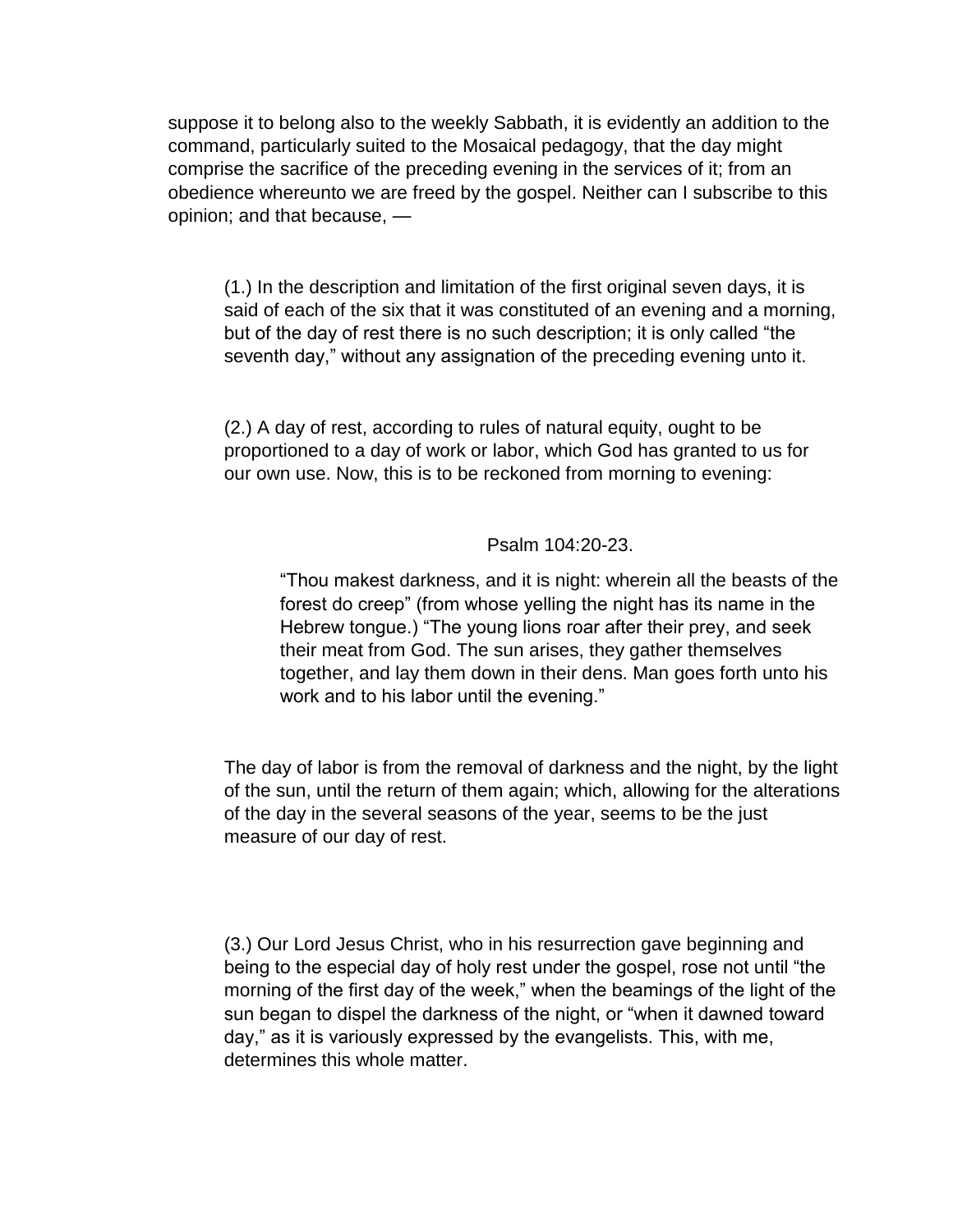(4.) Mere cessation from labor in the night seems to have no place in the spiritual rest of the gospel to be expressed on this day, nor to be by any thing distinguished from the nights of other days of the week.

(5.) Supposing Christians under the obligation of the direction given by Moses before mentioned, and it may entangle them in the anxious, scrupulous intrigues which the Jews are subject to about the beginning of the evening itself, about which their greatest masters are at variance; which things belong not to the economy of the gospel. Upon the whole matter, I am inclined to judge, and do so, that the observation of the day is to be commensurate to the use of our natural strength on any other day, from morning to night And nothing is hereby lost that is needful to the due sanctification of it; for what is by some required as a part of its sanctification, is necessary and required as a due preparation thereunto. This, therefore, is our first rule or direction : —

I. The first day of the week, or the Lord's day, is to be set apart to the ends of a holy rest unto God, by every one, according as his natural strength will enable him to employ himself in his lawful occasions any other day of the week.

There is no such certain standard or measure for the observance of the duties of this day, as that every one who exceeds it should by it be cut short, or that those who, on important reasons, come short of it should be stretched out thereunto. As God provided, in his services of old, that he who was not able to offer a bullock might offer a dove, with respect to their outward condition in the world; so here there is an allowance also for the natural temperaments and abilities of men. Only, whereas if persons of old had pretended poverty, to save their charge in the procuring of an offering, it would not have been acceptable, yea, they would themselves have fallen under the curse of the deceiver; so no more will now a pretense of weakness or natural inability be any excuse to any for neglect or profaneness Otherwise, God requires of us, and accepts from us, "according to what we have, and not according to what we have not," And we see it by experience, that some men's natural spirits will carry them out to a continuance in the outward observance of duties much beyond, nay, double perhaps to what others are able, who yet may observe a holy Sabbath unto the Lord with acceptation. And herein lies the spring of the accommodation of these duties to the sick, the aged, the young, the weak, or persons any way distempered. "God knows our frame, and remembers that we are dust ;" as also that that dust is more discomposed and weakly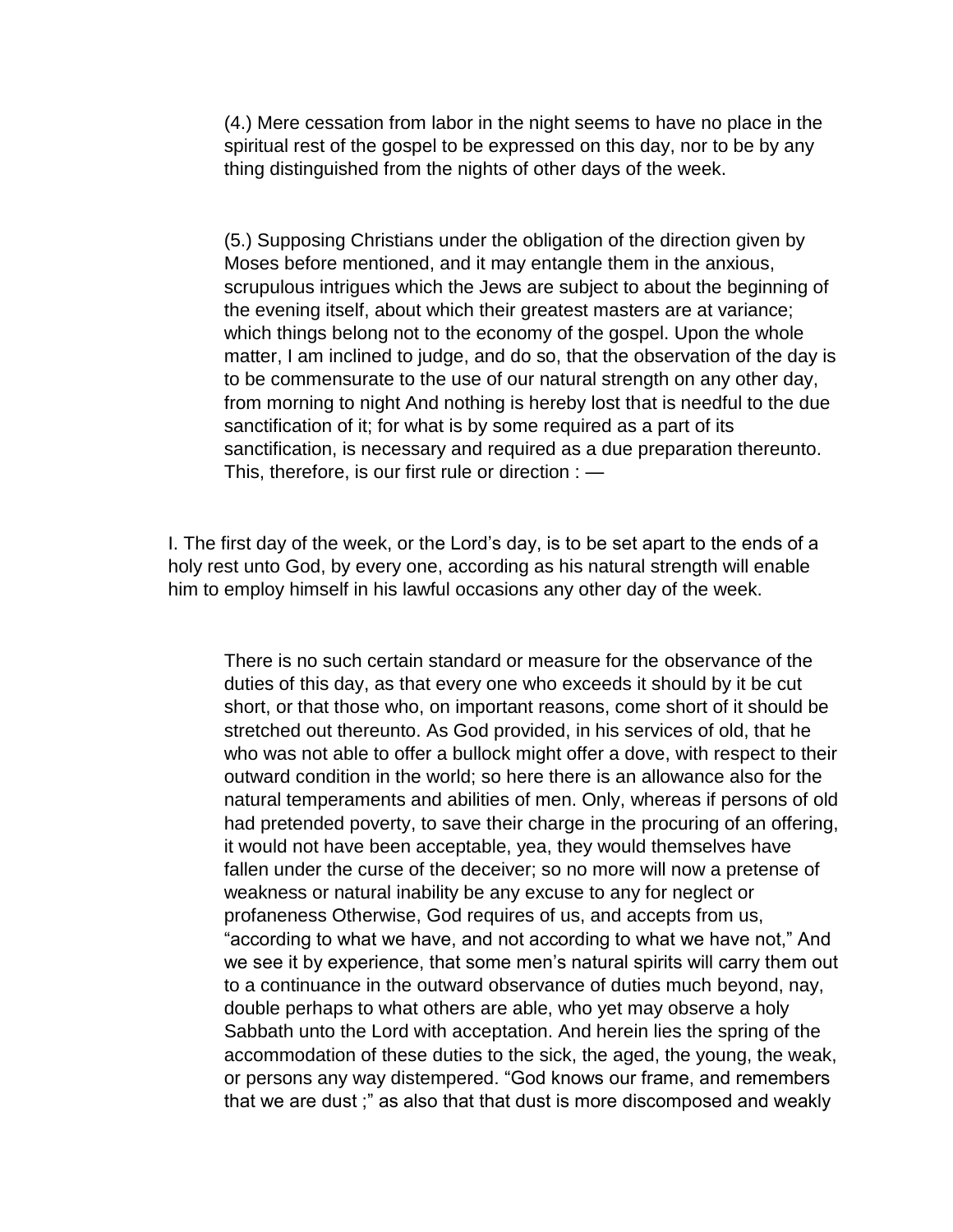compacted in some than in others. As thus the people gathered manna of old, some more, some less, "every man according to his appetite," yet "he that gathered much had nothing over, and he that gathered little had no lack," Exodus 16:17,18; so is every one in sincerity, according to his own ability, to endeavor the sanctifying of the name of God in the duties of this day, not being obliged by the examples or prescriptions of others, according to their own measures.

## **James Ussher**, *A Body of Divinitie*, p. 244-245:

#### *Why doth our Sabbath begin at the dawning of the day?*

Because Christ rose in the dawning; and to put a difference between the Jewish, and the true Christian Sabbath. For as the Jews begun their Sabbath in that part of the day, in which the Creation of the world was ended, and consequently in the Evening: so the celebration of the memory of Christ's Resurrection, and therein of his rest from his special labors and the renewing of the world, being the ground of the change of that day into this; it is also, by the same proportion of reason, to begin when the Resurrection began, which was in the morning.

#### *Can you see this by example?*

Yea. Paul being at Troas, after he had preached a whole day, until midnight, celebrated the supper of the Lord the same night, which was a Sabbath dayes exercise: and therefore that night following the day was apart of the Sabbath. For in the morning he departed, having staid there seven dayes: by which it is evident, that that which was done, was done upon the Lords day. Acts 20.7-10.

**Robert Cleaver**, wrote a book which was posthumously published in 1625 entitled:

*A Declaration of the Christian Sabbath: wherein the Sanctifying of the Lord's Day is proved to be agreeable to the Commandment of God, and to the Gospel of Jesus Christ. Whereunto is added a brief Appendix touching the limits of the*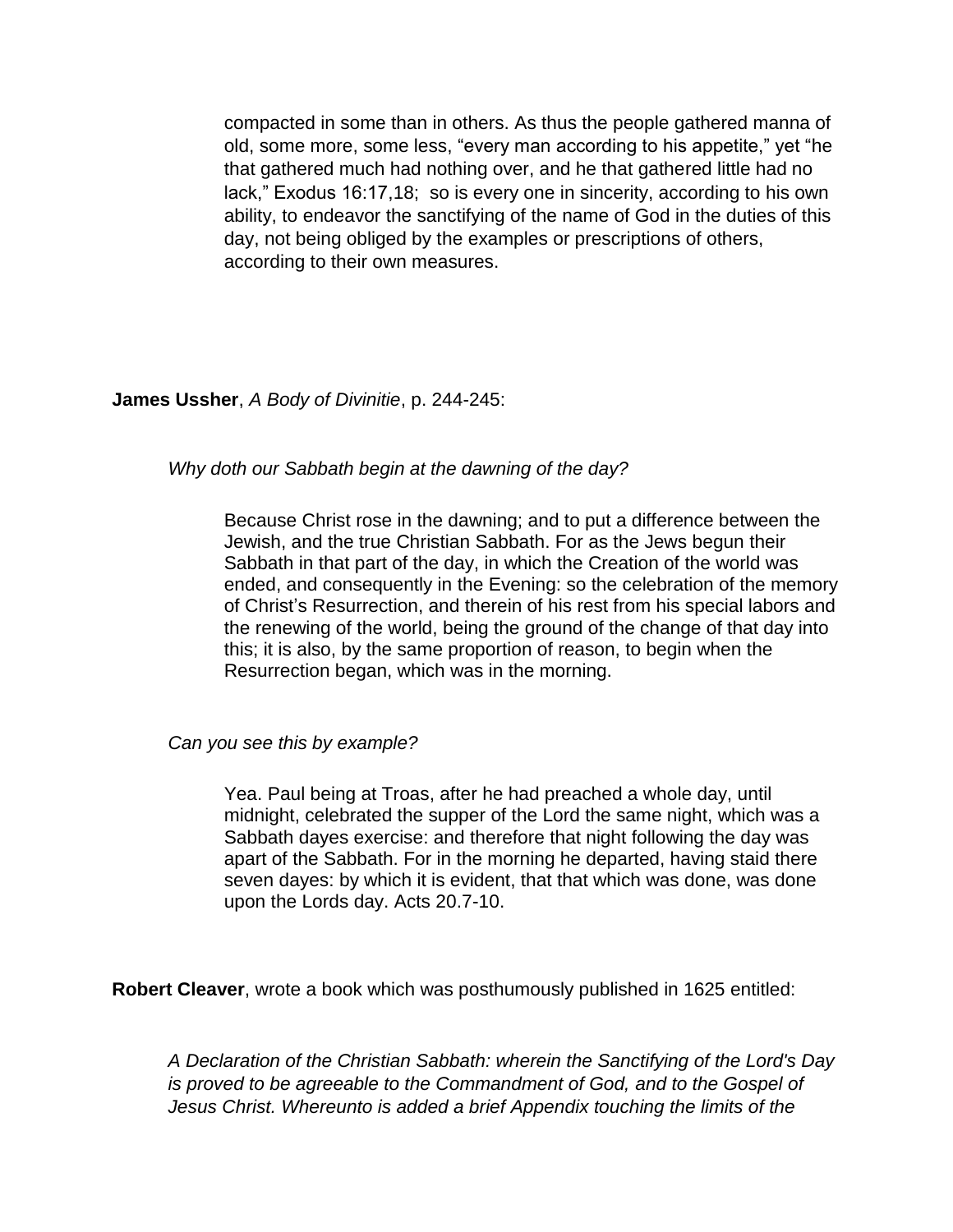*Christian Sabbath., the Lord's Day: that it beginneth and endeth after Midnight, not after the Sun Setting in the Evening."*

A note by James Gilfillan in his *The Sabbath Defended*, p. 121:

*"We have not read this volume, which, we suppose, is now rare. The title is given from the second edition, which we have seen in the Marsh Library, Dublin. Both editions are marked in the Catalogue of the Bodleian."*

**William Ames**, *The Marrow of Theology*, pp. 297-298:

35. Just as the beginning of the old sabbath occurred in the evening because the creation also began in the evening (the formless earth being created before the light) and the cessation of the work of creation also began at evening, so also the beginning of the Lord's Day appears to begin in the morning because the resurrection of Christ was in the early morning, Mark 16:2; John 20:1.

# **William Fenner**, *Treatise of the Sabbath*:

Another reason is this: God rested the seventh day: now look what time God rested, that time we must sanctify: now God rested the seventh day, all of it, he left none of the creation to do upon the seventh day; he had finished the creation in six days, and rested all the seventh day, therefore we must keep the whole day. Thirdly, because this is the nature of a Sabbath to be 24 hours, not to be an artificial day, but to be a natural day, 24 hours together, as you may see Lev. 23.32 *you shall keep the Sabbath from evening to evening*; then the days were reckoned from evening to evening from the creation; though now under the gospel, because Christ arose in the morning, they are reckoned from morning to morning.

**John Flavel**, *An Exposition of the Assembly's Shorter Catechism*, re: Q. 57-59:

Q. 6. When doth the Christian Sabbath begin?

A. It appears that this day is not to be reckoned from evening to evening, but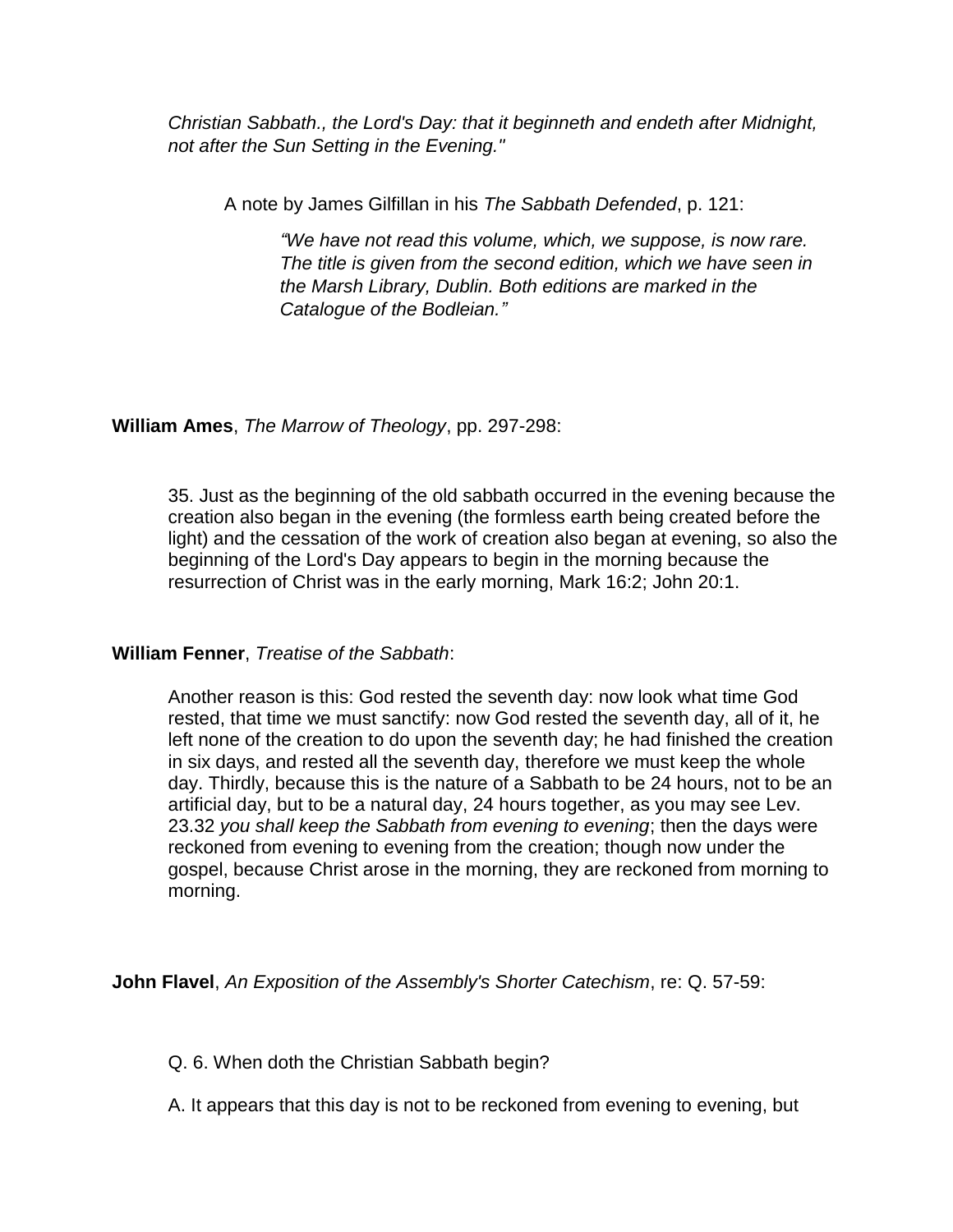from morning to morning; because the Christian Sabbath must begin when the Jewish Sabbath ended, but that ended towards the morning, Matthew 28:1. In the end of the Sabbath, as it began to dawn towards the first day of the week, came Mary Magdalen, and the other Mary, to see the sepulcher.

**George Swinnock**, *The Works of George Swinnock*, Vol. 1, pp. 245-246:

Observe how exact God is in expressing a whole natural day: "From evening to evening you shall keep the Sabbath," Lev 23:32. Their days were reckoned from evening to evening, from the creation; but ours, because Christ rose in the morning, from morning to morning.

**Lewis Bayly**, *The Practice of Piety*, pp. 163-164:

The Jews kept the last day of the week, beginning their Sabbath with the night (Gen 2:2; Lev 23:32; Neh 13:19), when God rested; but Christians honour the Lord better, on the first day of the week (Matt 28:1), beginning the Sabbath with the day when the Lord arose (Acts 20:7,11) They kept their Sabbath in remembrance of the world's creation; but Christians celebrate it in memorial of the world's redemption; yea, the Lord's day being the first of the creation and redemption, puts us in mind, both of the making of the old, and redeeming of the new world.

**Matthew Poole**, *Annotations Upon the Holy Bible*, Vol. I, p. 249, re Lev. 23.32:

The Jews are supposed to begin every day, and consequently their sabbaths, at the evening, in remembrance of the creation, Gen. i. 5, as Christians generally begin their days and sabbaths with the morning, in memory of Christ's resurrection.

**Thomas Ridgley**, *A Body of Divinity*, Vol. 3, pp. 495-497: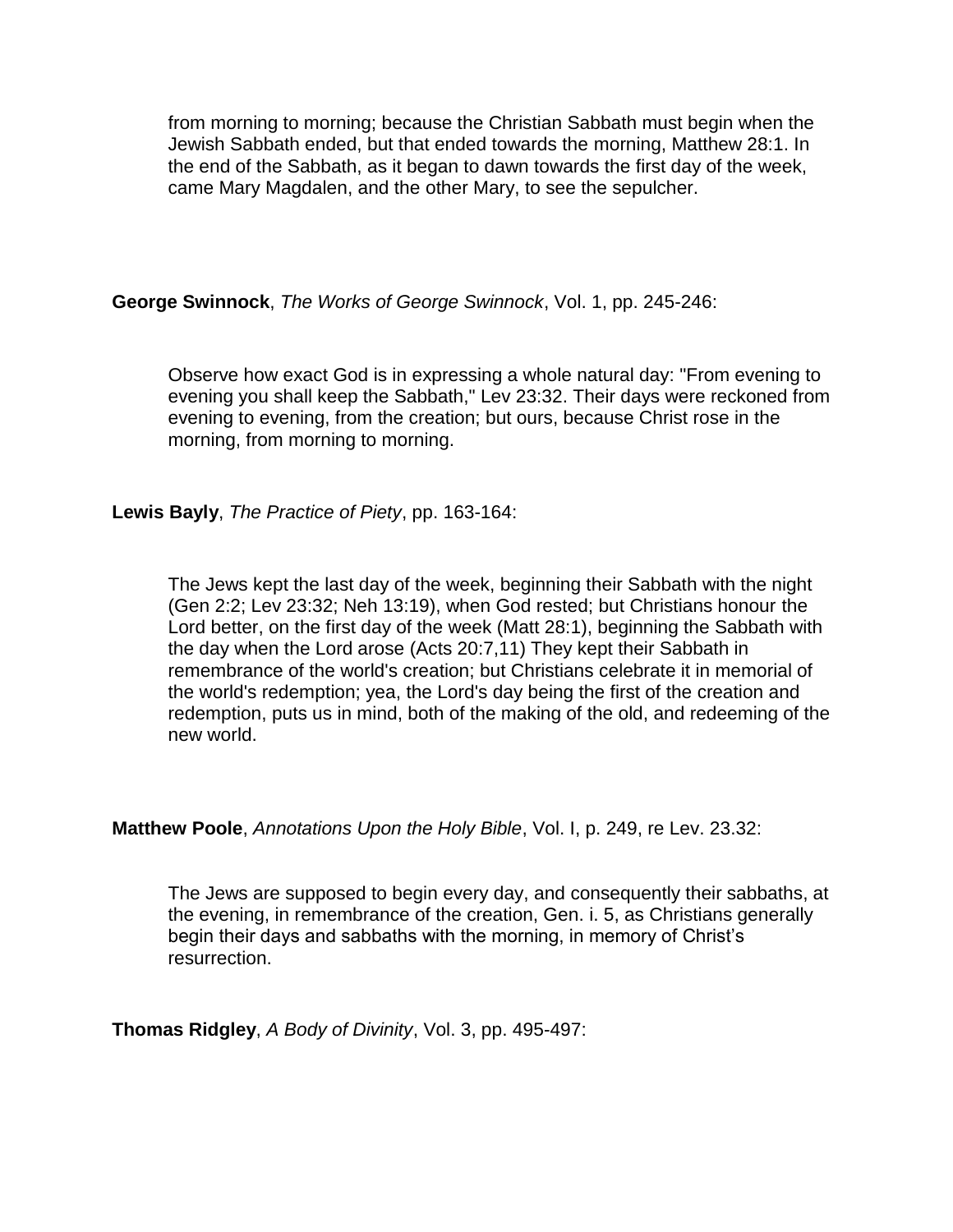IV. The proportion of time that is to be observed as a weekly Sabbath. Thus it is said in this answer, we are to keep holy to God, one whole day in seven. A day is either artificial or natural. The former is the space of time from the sun's rising, to it's setting; the latter contains in it the space of twenty four hours. Now the Lord's day must be supposed to continue longer than the measure of an artificial day; otherwise it would fall short of a seventh part of time. But this has not so many difficulties attending it, as that has which relates to the time of the day when it begins. Nevertheless, we have some direction, as to this matter, from the intimation given us, that Christ rose from the dead *on the first day of the week, very early in the morning, while it was yet dark*, John xx.1. Luke xxiv.1. Therefore the Lord's day begins in the morning, before sun rising; or, according to our usual way of reckoning, we may conclude, that it begins immediately after midnight, and continues till mid-night following; which is our common method of computing time, beginning the day with the morning, and ending it with the evening; and it is agreeable to the Psalmist's observation; *Man goeth forth to his work, and to his labor* in the morning, *until the evening*, Psalm 104:23. Rest, in the order of nature, follows after labor; therefore the night follows the day; and consequently the Lord's day evening follows the day, on which account it must be supposed to begin in the morning.

Again, if the Sabbath begins in the evening, religious worship ought to be performed sometime, at least, in the evening; and then, soon after it is begun, it will be interrupted by the succeeding night, and then it must be revived again in the following day. And, as to the end of the Sabbath, it seems not so agreeable, that, when we have been engaged in the worship of God in the day, we should spend the evening in secular employments; which cannot be judged unlawful, if the Sabbath be then at an end. Therefore, it is much more expedient, that the whole work of the day should be continued as along our worldly employments are on other days; and our beginning and ending the performance of religious duties, should in some measure, be agreeable thereunto. Again, this may be proved from what is said in Exod. xvi.23. To-morrow is the rest of the holy Sabbath unto the Lord. Whereas, if the Sabbath had begun in the evening, it would rather have been said, this evening begins the rest of the holy Sabbath.

Another scripture generally thought to prove this argument, is in John xx.19.*The same day at evening, being the first day of the week, when the doors were shut, where the disciples were assembled for fear of the Jews, came Jesus, and stood in the midst, and said unto them, Peace be unto you*; it is called *the evening of the same day*; so that the worship which was performed that day, was continued in the evening thereof. This is not called the evening of the next day, but of the same day in which Christ rose from the dead; which was the first Christian Sabbath.

*Object*. To this it is objected, that the ceremonial Sabbaths under the law, began at evening. Thus it is said, in Lev. xxiii.5. *In the fourteenth day of the first month, at even, is the Lord's passover*; and ver. 32. speaking concerning the feast of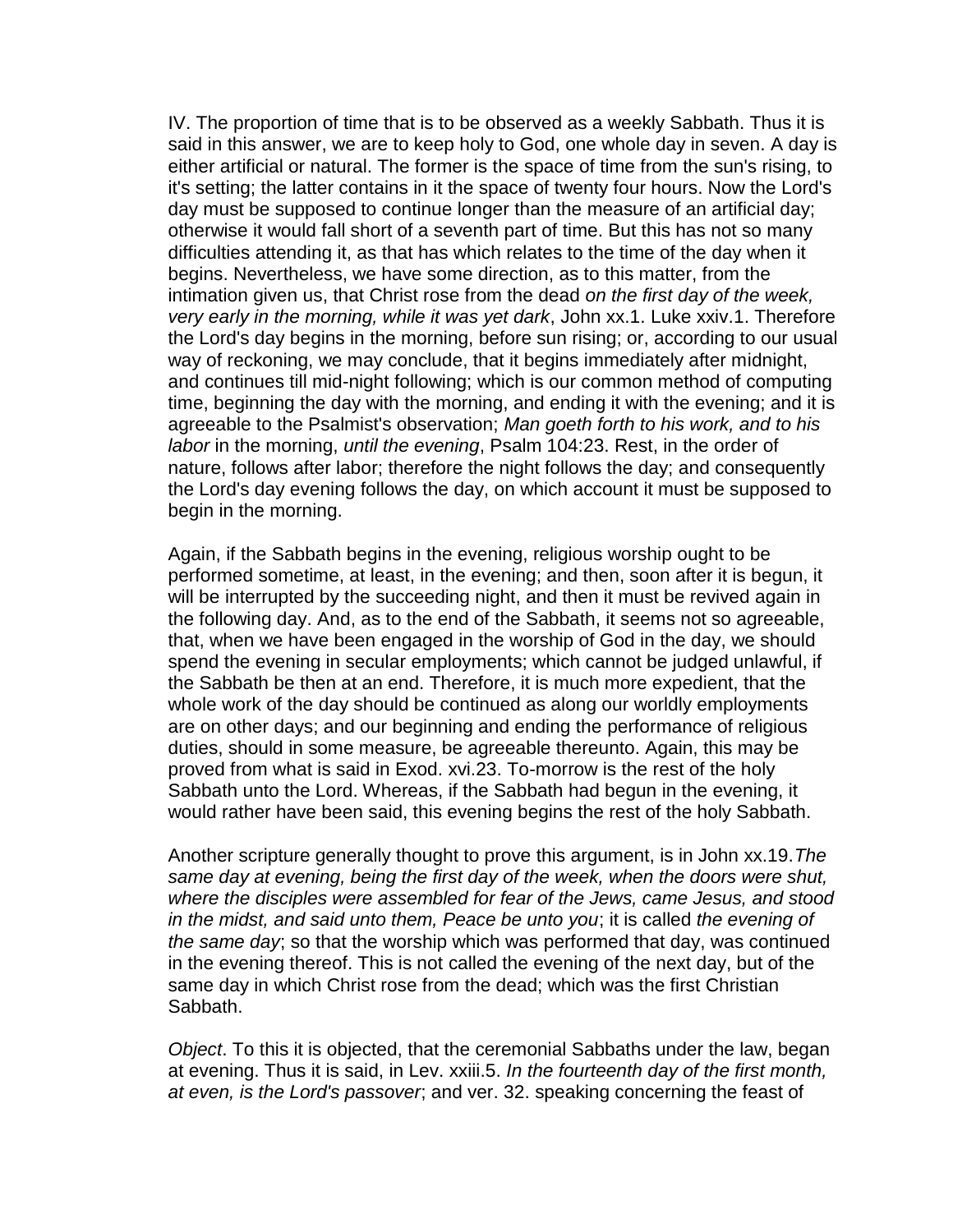expiation, which was on the tenth day of seventh month, it is said, *It shall be unto a Sabbath of rest; and ye shall afflict your souls in the ninth day of the month, at even; From even unto even shall ye celebrate your Sabbath*.

*Answ*. To this it may be answered; that the beginning of sacred days is to be at the same time with that of civil; and this was governed by the custom of nations. The Jews' civil day began at evening; and therefore it was ordained that from evening to evening, should be the measure of their sacred days. Our days have another beginning and ending, which difference is only circumstantial. Whereas, the principal thing enjoined, is, that one whole day in seven, be observed as a Sabbath to the Lord.

# **John Brown of Haddington**, *Systematic Theology*, Book VI, Chap. 1, p. 475:

The Christian Sabbath begins in the morning after midnight. 1. Christ rose early in the morning, Matt 28:1; Mark 16:2,9. 2. It begins where the Jewish sabbath ended, which was when it began to dawn towards the first day of the week, Matt 28:1,3. 3. The evening which follows the day of our sabbath pertained to it, John 20:19.

**John Willison**, *A Treatise Concerning the Sanctification of the Lord's Day*, pp. 78-79:

But all these things being absurd, I do upon solid ground, assert, that the whole natural day, consisting of twenty-four hours, is to be set apart for the Sabbath day; and that we ought to measure this day, and begin and end it, as we do other days, that is, from midnight to midnight; during which time we are abstain from our own works, and sanctify the Lord's Sabbath: For the fourth command binds us to consecrate the seventh part of every week to the Lord, who challenges a special property in one of seven, and asserts his just title thereto, saying, "The seventh day is the Lord's:" And also Isa. lvii.13 he expressly calls it, "My holy day." It is all holy; and therefore no part must be profaned or applied to common uses. It is all the Lord': and so it is unlawful for us to rob him of any part of it, and alienate it to our private use.

**John Willison**, *An Example of Plain Catechising Upon the Assembly's Shorter Catechism*, p. 188: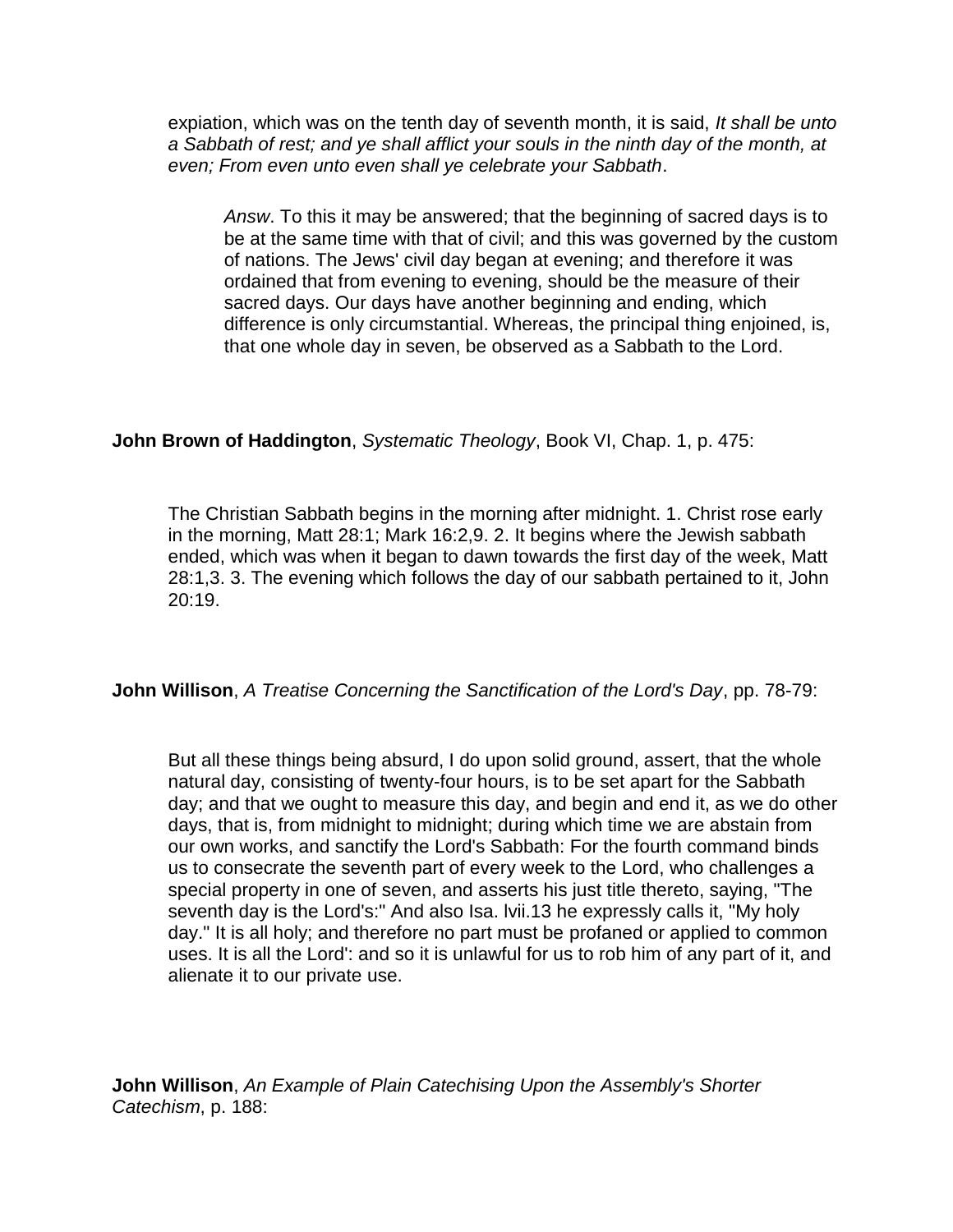Q. *How much of the day appointed for the sabbath is to be kept holy to the Lord?*

*A.* One whole day in seven; a whole natural day, consisting of twenty-four hours, commencing from midnight to midnight, ought to be dedicated unto the Lord, seeing he claims a seventh part of our time. It is true, time for eating and sleeping must be allowed upon the sabbath as well as on other days, being works of necessity, seeing without these we cannot perform the duties of the sabbath.

**Fisher's Catechism**, Q. 58:

Q. 1. To what about the Worship of God has this command a reference?

A. It refers to the special TIME of God's worship.

Q. 2. Is the TIME of God's worship left arbitrary to the will of man?

A. No; we are to keep holy to God such set times as he hath appointed in his word.

…

Q. 7. What is the special and stated time, which God has expressly, appointed in his word, to be kept holy?

A. One whole day in seven, to be a holy Sabbath to himself.

Q. 8. What is meant by a whole day?

A. A whole natural day, consisting of twenty-four hours.

Q. 9 What do you understand by one whole day in seven?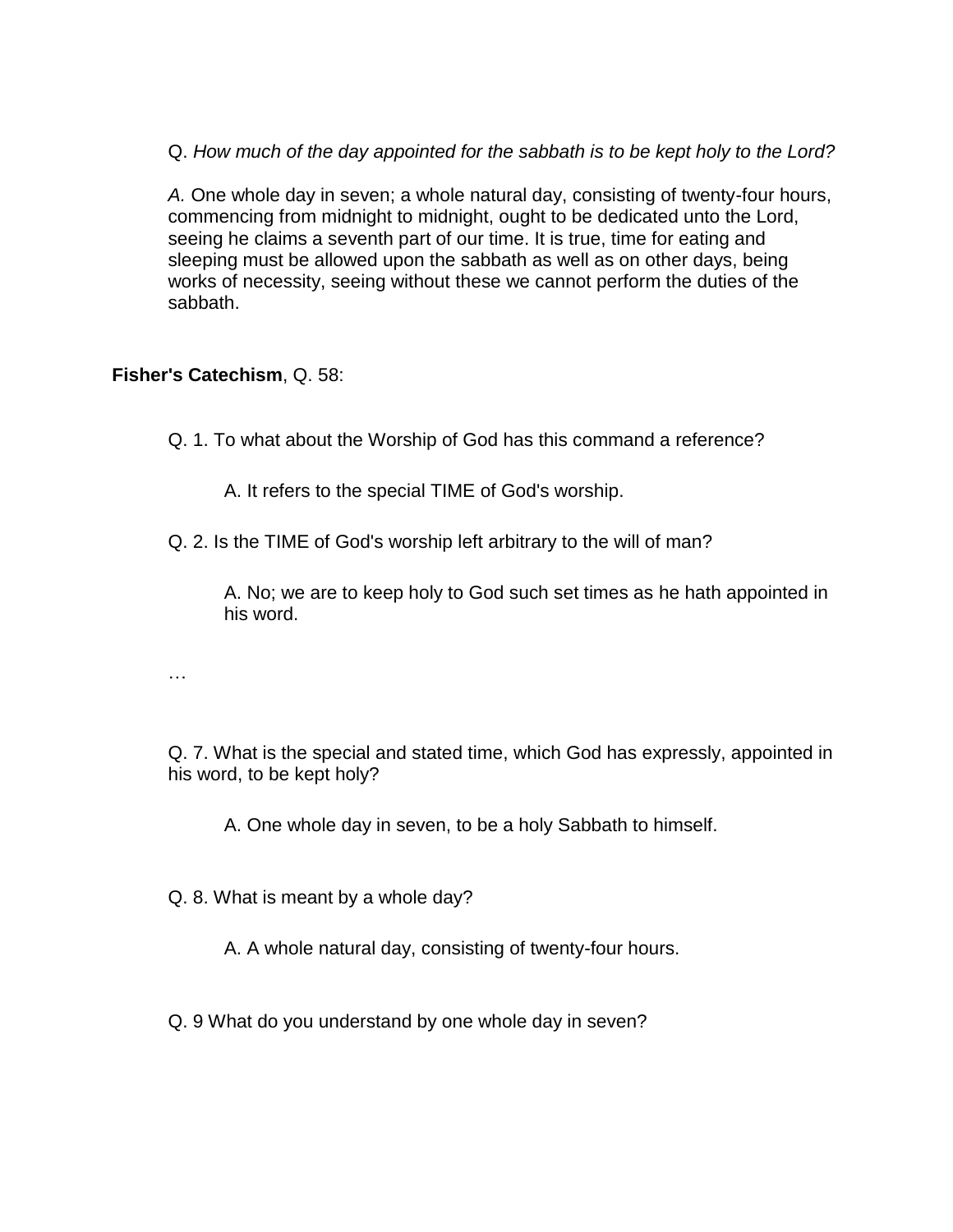A. A seventh part of our weekly time; or one complete day, either, after or before six days' labour.

Q. 10. When should we begin and end this day?

A. We should measure it just as we do other days, from midnight to midnight, without alienating any part of it to our own works.

**Thomas Boston**, *An Illustration of the Doctrines of the Doctrines of the Christian Religion, With Respect to the Faith and Practice, Upon the Plan of the Assembly's Shorter Catechism, Comprehending a Complete Body of Divinity*, Vol. 2, p. 470 (*Commentary on the Shorter Catechism*, 1993 SWRB ed., pp. 189-190:

*Thirdly*, The day to be kept holy is one whole day. Not a few hours while the public worship lasts, but a whole day. There is an artificial day betwixt sun-rising and sun-setting, John xi.9; and a natural day of twenty-four hours, Gen. i. which is the day here meant. This day we begin in the morning immediately after midnight; and so does the sabbath begin, and not in the evening, as is clear, if ye consider,

1. John xx.19. *The same day at evening, being the first day of the week :*where ye see that the evening following, not going before this first day of the week, is called the evening of the first day.

2. Our sabbath begins where the Jewish sabbath ended; but the Jewish sabbath did not end towards the evening, but towards the morning, Matt 28:1. *In the end of the sabbath, as it began to dawn towards the first day of the week*, &c.

3. Our sabbath is held in memory of Christ's resurrection, and it is certain that Christ rose early in the morning of the first day of the week.

Let us therefore take the utmost care to give God the whole day, spending it in the manner he has appointed, and not look on all the time besides what is spent in public worship, as our own; which is too much the case in these degenerate times wherein we live.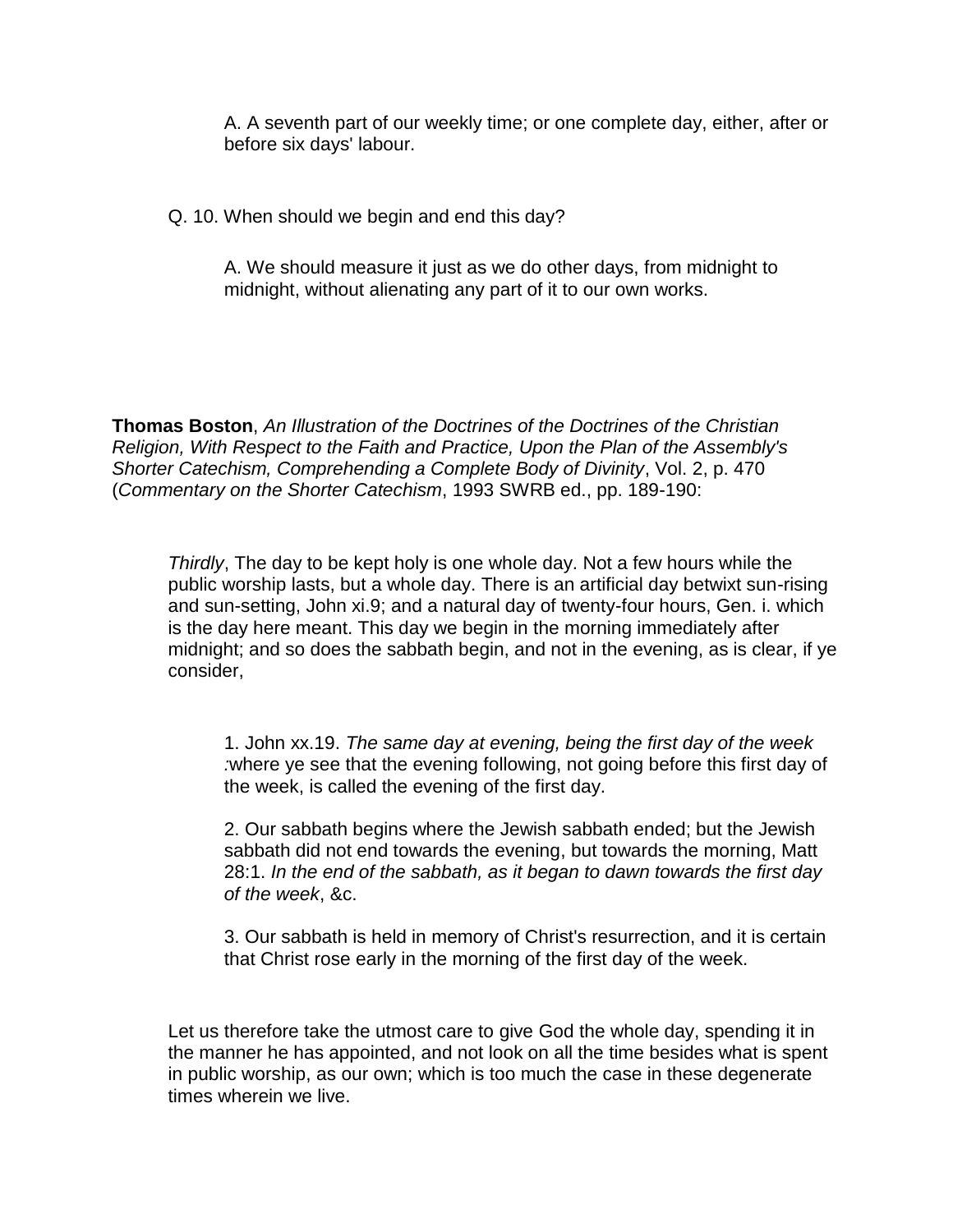**Alexander McLeod**, *The Ecclesiastical Catechism; Being a Series of Questions, Relative to the Christian Church, Stated and Answered, With the Scripture Proofs*:

140. At what period of the twenty-four hours does the Lord's day or sabbath commence?

Our Lord arose from the dead on the morning of the first day of the week [a]: it is more conducive to solemnity to observe one whole day, than parts of two laboring days [b]: the fourth commandment requires not a part of two days, but one whole day [c]; and the evening after Christ's resurrection, upon which he appeared in the midst of his worshipping disciples, is called, in scripture, the evening of the same day [d]: the christian sabbath comprehends twenty four hours, from midnight to midnight.

[a] John 20. 1. "The first day of the week cometh Mary Magdalene early, when it was yet dark—and seeth the stone taken away from the sepulchre." [b] Deut. 5. 14. "The seventh day is the sabbath of the Lord—in it thou shalt not do any work." [c] Exod. 20. 8. "Remember the sabbath day to keep it holy." [d] John 20. 19. "Then the same day at evening, being the first day of the week—came Jesus and stood in the midst, and saith unto them, Peace be unto you."

**John Wallis**, *A Defense of the Christian Sabbath*, p. 28:

I have insisted the longer on this, because I find him afterward moving another question about what time the Sabbath is to *begin* and *end*, and lays great stress upon it, as we shall see anon.

Of which I think we need not be further solicitous than to begin and end this day, according as other days are accounted to begin and end in the places where we live....

...I take it to be very plain from what I have said, that at the time of Christs Death and Resurrection, it [the Christian Sabbath] was accounted to begin*very early in the morning*, while it was dark, and continue till *very late at night*, according as we now account our days, from Mid-night to Mid-night.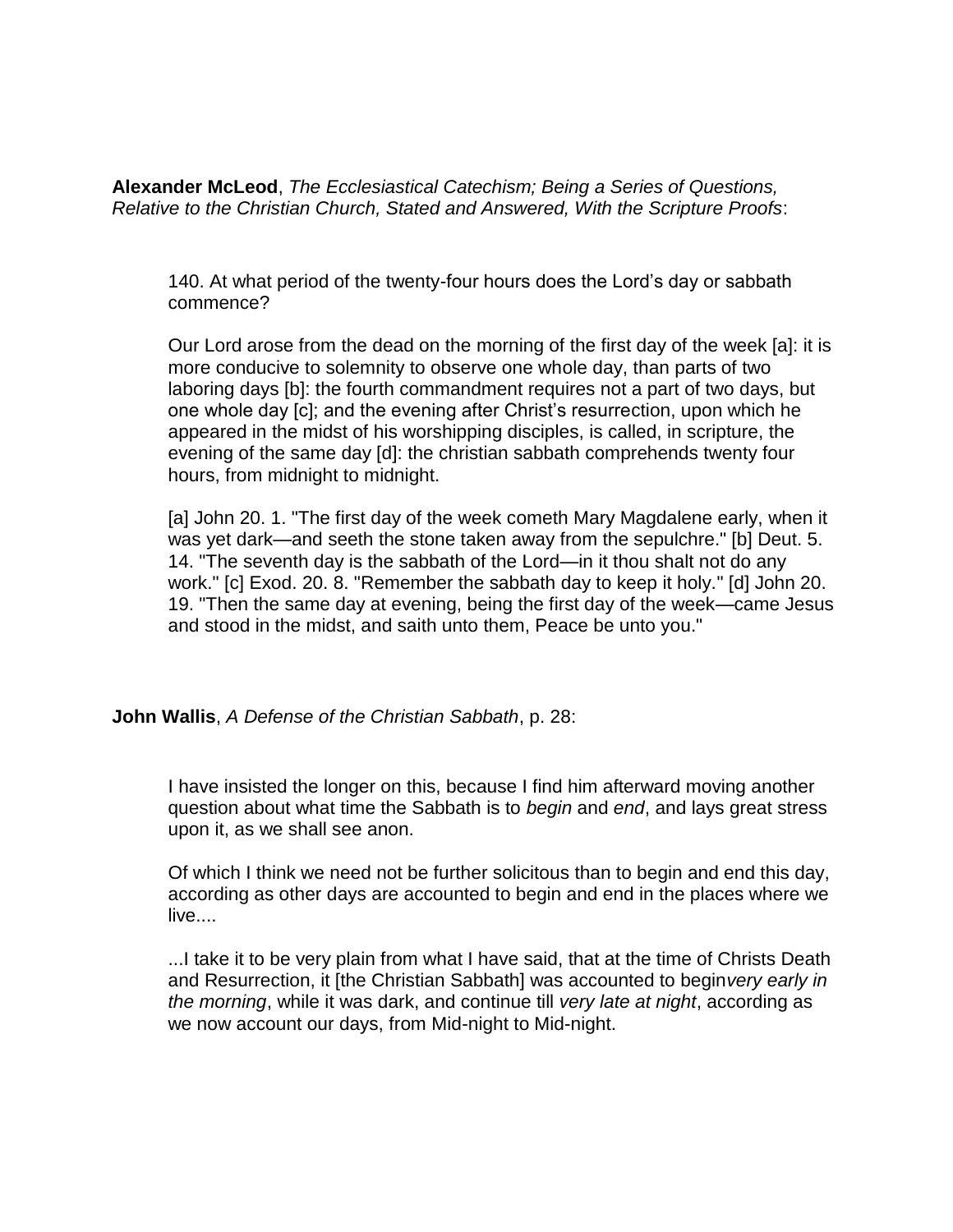**Alexander Smith Paterson**, *A Concise System of Theology: Being the Shorter Catechism of the Westminster Assembly of Divines, Analyzed and Explained*, p. 221:

Obs. 220. -- *The Fourth Commandment requireth us to sanctify one whole day in seven, which God hath expressly appointed to be a holy Sabbath to himself.*

By *one whole day*, as the stated time of worshipping God, we are to understand the same that we are to understand by any other whole day -- namely, a period consisting of twenty-four hours, or what is commonly called a *natural day*. And this day we should begin and end at the same time that we begin and end any other day, -- namely, at midnight.

**William Plumer**, *The Law of God, as Contained in the Ten Commandments, Explained and Enforced*, pp.309-310:

When does the Sabbath begin?

There is some diversity in the Christian world respecting the time, at which the Sabbath begins. Some date it from sunset on Saturday till sunset on Sabbath. When asked for their authority, they refer to a phrase which occurs several times in the first chapter of Genesis: "And the evening and the morning were the first day." This has not been considered sufficient proof by the great mass of the Christian world. Nor ought it to be, as all the world knows that no day of creation began in the evening; but all of them began in the morning. That saying of Moses therefore only declares that the day was made up of two parts, the after part, and the fore part. Indeed the evidence in the New Testament seems to be clearly against this view. "Our Sabbath begins where the Jewish Sabbath ended; but the Jewish Sabbath did not end towards the evening, but towards the morning. Matt. 28:1. 'In the end of the Sabbath, as it began to dawn towards the first day of the week,' etc. In the New Testament, the evening following, and not going before this first day of the week, is called the evening of the first day, John 20:19. 'The same day, at evening, being the first day of the week,' etc. Our Sabbath is held in memory of Christ's resurrection, and it is certain that Christ rose early in the morning of the first day of the week."

*Reformation Principles Exhibited*, Part II (1806), Chapter 23, Section 6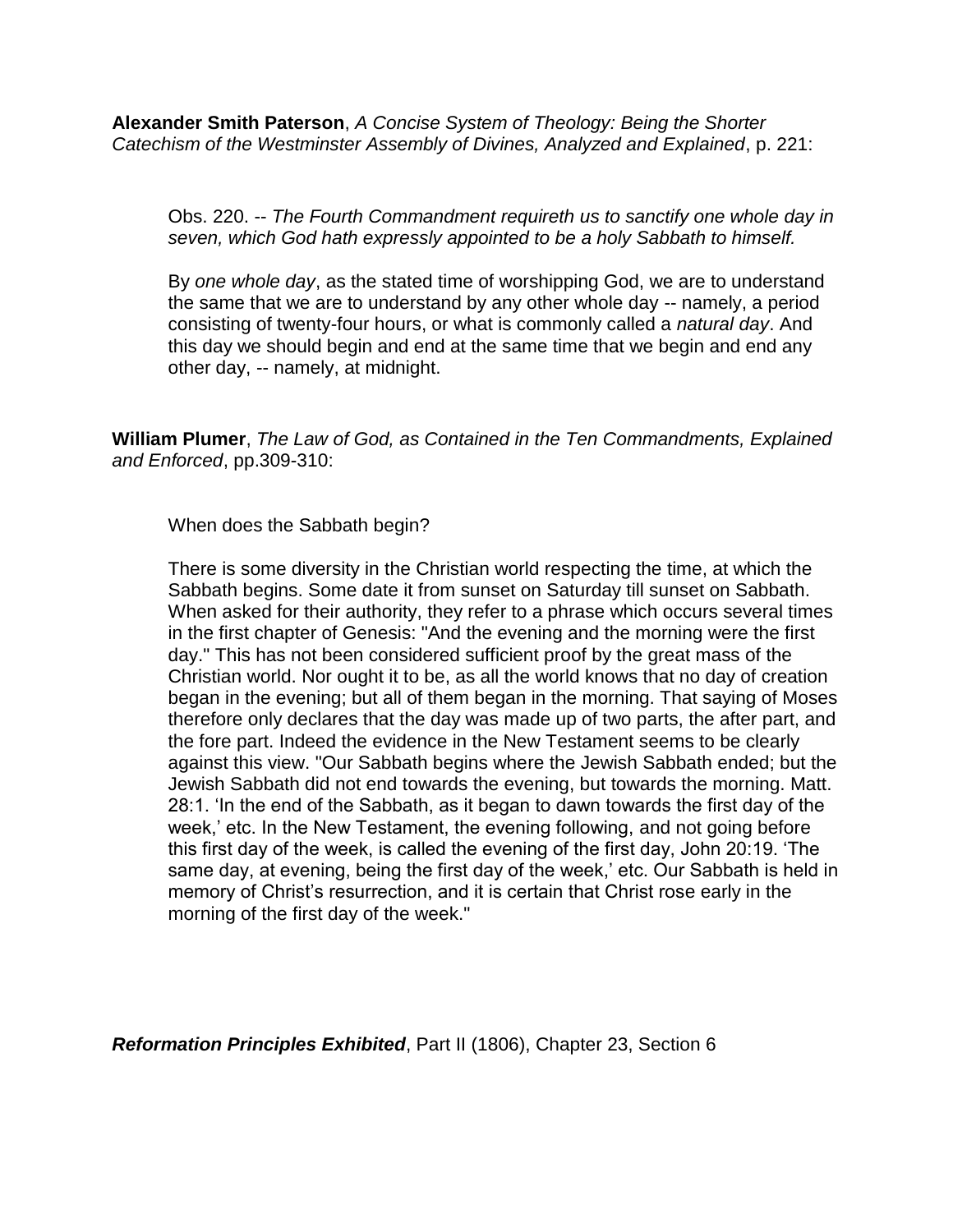"The Lord of life and time, hath set apart one seventh part of time, from the common work of life, to be employed, exclusively, in the public and private exercises of God's worship, except so much of it as may be taken up in the works of necessity and mercy; and since the resurrection of Christ, the first day of the week, comprehending twenty-four hours from midnight to midnight, is the weekly Sabbath."

[This quote was compiled by Sean McDonald]

**Alexander Whyte**, *An Exposition on the Shorter Catechism*, pp. 173, 176:

"It is well known that the Hebrew Sabbath began at sunset on Friday and ended at sunset on Saturday....

And He who was the Lord of life and the Lord of the Sabbath lay in the grave all that fatal seventh day, and we may say that the dead Sabbath of Judaism was buried beside Him, and, unlike Him, never saw a resurrection. But when He rose from the dead, a new Sabbath, a better rest, a true Lord's day rose with Him."

# **A.W. Pink**, *The Ten Commandments*:

*"The seventh day is the Sabbath of the Lord thy God". Note well it is not said (here, or anywhere in Scripture) "the seventh day of the week," but simply "the seventh day," that is, the day following the six of work. With the Jews it was the seventh day of the week, namely, Saturday, but for us it is—as the "another day" of Hebrews 4:8 plainly intimates—the first day of the week, because the Sabbath not only commemorates the work of creation, but it now also celebrates the yet greater work of redemption. Thus, the Lord so worded the fourth Commandment as to suit both the Jewish and the Christian dispensations, and thereby intimated its perpetuity. The Christian Sabbath is from midnight Saturday to midnight Sunday: it is clear from John 20:1 that it began before sunrise, and therefore we may conclude it starts at Saturday midnight; while from John 20:19 we learn (from the fact it is not there called "the evening of the second day") that it continues throughout the evening, and that our worship is also to continue therein.*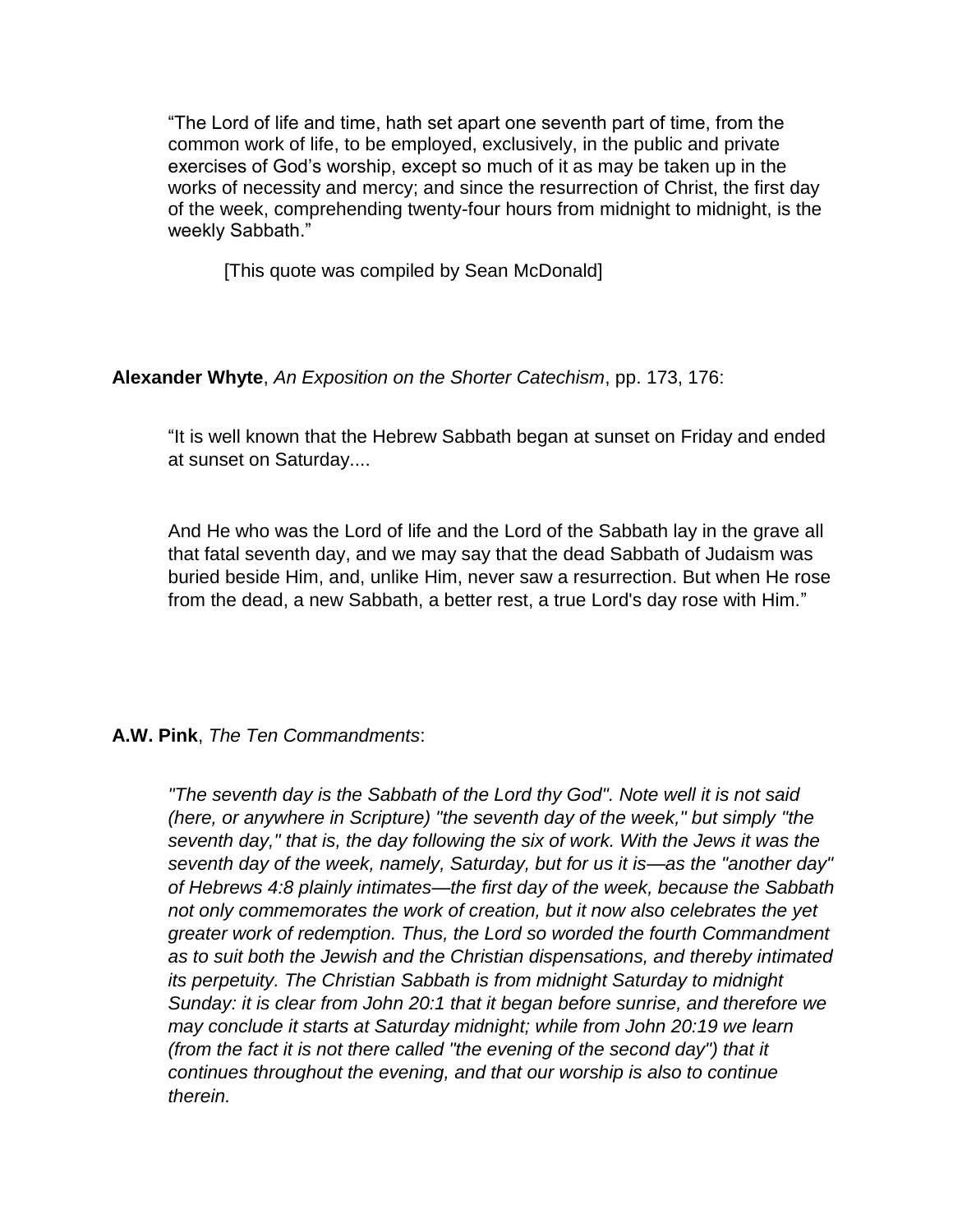*But though the Christian Sabbath does not commence till midnight on Saturday, yet our preparation for it must begin sooner, or how else can we obey its express requirement, "in it thou shalt not do any work"? On the Sabbath there is to be a complete resting the whole day, not only from natural recreations and doing our own pleasure (Isa. 58:13), but from all worldly employment. The wife needs a day of rest just as much as her husband, yea, being the "weaker vessel," more so. Such things as porridge and soup can be prepared on the Saturday and heated on the Sabbath, so that we may be entirely free to delight ourselves in the Lord and give ourselves completely to His worship and service. Let us also see to it that we do not work or sit up so late on the Saturday night that we encroach on the Lord's day by staying late in bed or making ourselves drowsy for its holy duties.*

**Francis Nigel Lee**, *The Covenantal Sabbath: The Weekly Sabbath Scripturally and Historically Considered*, pp. 273, 327:

Counting the 'three days' as Friday, Saturday, and Sunday, it is clear that Christ must have been in 'the heart of the earth' on part of Friday as well as on part of Sunday. But as He was not buried until Friday *evening* (Mt. 27:57-60), it seems clear that the end of each of the three days does not run from evening to evening (as Jews and Seventh-day Adventists allege), but from a point between evening and dawn—probably midnight—to the corresponding point twenty-four hours later. The 'three days and three nights in the heart of the earth' of Matt. 12:40 etc. would then be: sunset on Friday to midnight after Friday = the first 'day and night;' the midnight after Friday to the midnight after Saturday = the second 'day and night;' the midnight after Saturday to the sunrise on Sunday = the third 'day and night;' and the whole period in the grave from sunset on Friday to before dawn on Sunday morning = 'three days and three nights,' which expression is an idiom denoting a period of exactly three days and three nights (seventy-two hours) OR denoting any consecutive shorter parts thereof, such as the approximately thirty to thirty-six hours during which Christ was in the tomb. The answer to the fourth sub-query: "When was Sunday first observed, and how?", must be that Christ and His Spirit progressively taught its observance in the hearts of God's children by example rather than by precept particularly from Resurrection Sunday onwards. And in so teaching, They then probably indicated that, like the Adamic sabbath before the fall and like the Resurrection Sunday of Christ the Second Adam, the New Testament Sunday observance was to run from midnight to midnight (Matt. 28:1,6,13; Mark 16:1-2,9; Luke 24:1, 13, 24-36; John 20:1, 19; Acts 20:6-7, 11 cf. Ex. 11:4; 12:6, 12-16, 27-29, 42 cf. Gen. 1:3-5, 31; 2:1-3);...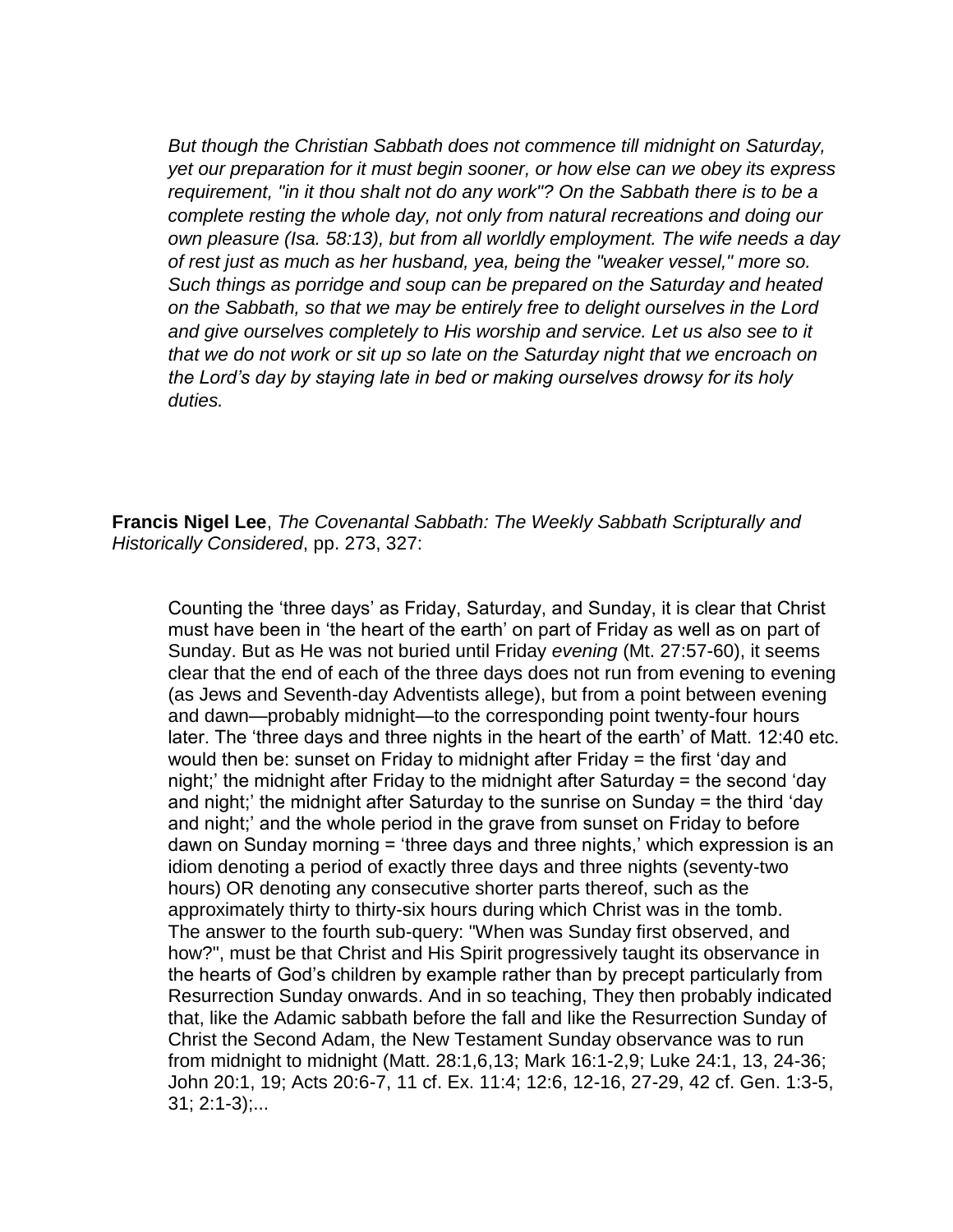## **Brian Schwertley**, *[The Christian Sabbath: Examined, Proved, Applied](http://reformedonline.com/view/reformedonline/sabbath2.htm)*:

#### 5. The time of the Lord's day

The sabbath law teaches that man is to sanctify to the Lord one whole day in seven. A question that needs to be answered is: "When does the Christian sabbath begin?" Some argue that the Christian sabbath begins on Saturday evening, while others argue that it runs from midnight Saturday to midnight Sunday. Those who argue that it runs from evening to evening point to the Jewish ceremonial sabbaths for support: "On the fourteenth day of the first month at twilight is the Lord's Passover" (Lev. 23:5). The Hebrew word translated "twilight" (NKJV, NASB, NIV, NTHSMT [114]) or "evening" (RSV) literally means "between the evenings." "The meaning of the phrase is much discussed. Most commentators think it means 'in the evening' (cf. Deut. 16:6, 'at sunset'), or more precisely, the period between sunset and complete darkness. The orthodox Jewish view is that it means 'between midday and sunset,' and this is supported...on the grounds that it would have been impossible to kill all the passover lambs in the temple between sunset and darkness. In NT times the passover sacrifice began about 3 p.m." [115] The evidence for an old covenant evening-to-evening sabbath is quite strong (cf. Lev. 23:32; Ex. 12:6, 30:8). Hendriksen believes that the Jewish sabbath began at 6 o'clock Friday evening: "According to the ancient Hebrew way of speaking, there were 'two evenings' (cf. Exod. 12:6 in the original). The first 'evening' which we would call 'afternoon' began at 3 p.m., the second at 6 p.m. Something of this is probably reflected in the phrase 'When evening fell,' for we cannot imagine that Joseph of Arimathea, a Jew, would have approached Pilate on Friday, 6 p.m., asking for the body of Jesus when the sabbath was beginning." [116]

Although the Jewish sabbath was probably from evening to evening (or sunset to sunset), the passages in the New Testament which discuss the Lord's day (the new covenant sabbath) point to a midnight-to-midnight observance. A passage which indicates that the inspired apostles no longer held to the old covenant system of a sunset-to-sunset sabbath is John 20:19: "Then, the same day at evening, being the first day of the week, when the doors were shut where the disciples were assembled, for fear of the Jews, Jesus came and stood in the midst, and said to them, 'Peace be with you'" John is very specific in noting that this event took place on the first day of the week. "'On that day' would be enough, yet John adds, 'the first one of the week.'" [117] "It was evening. In light of Luke 24:29, 33, 36 we have a right to conclude that it was no longer early in the evening when the great event recorded in the present paragraph took place. As the Jews compute the days, it was no longer the first day of the week. But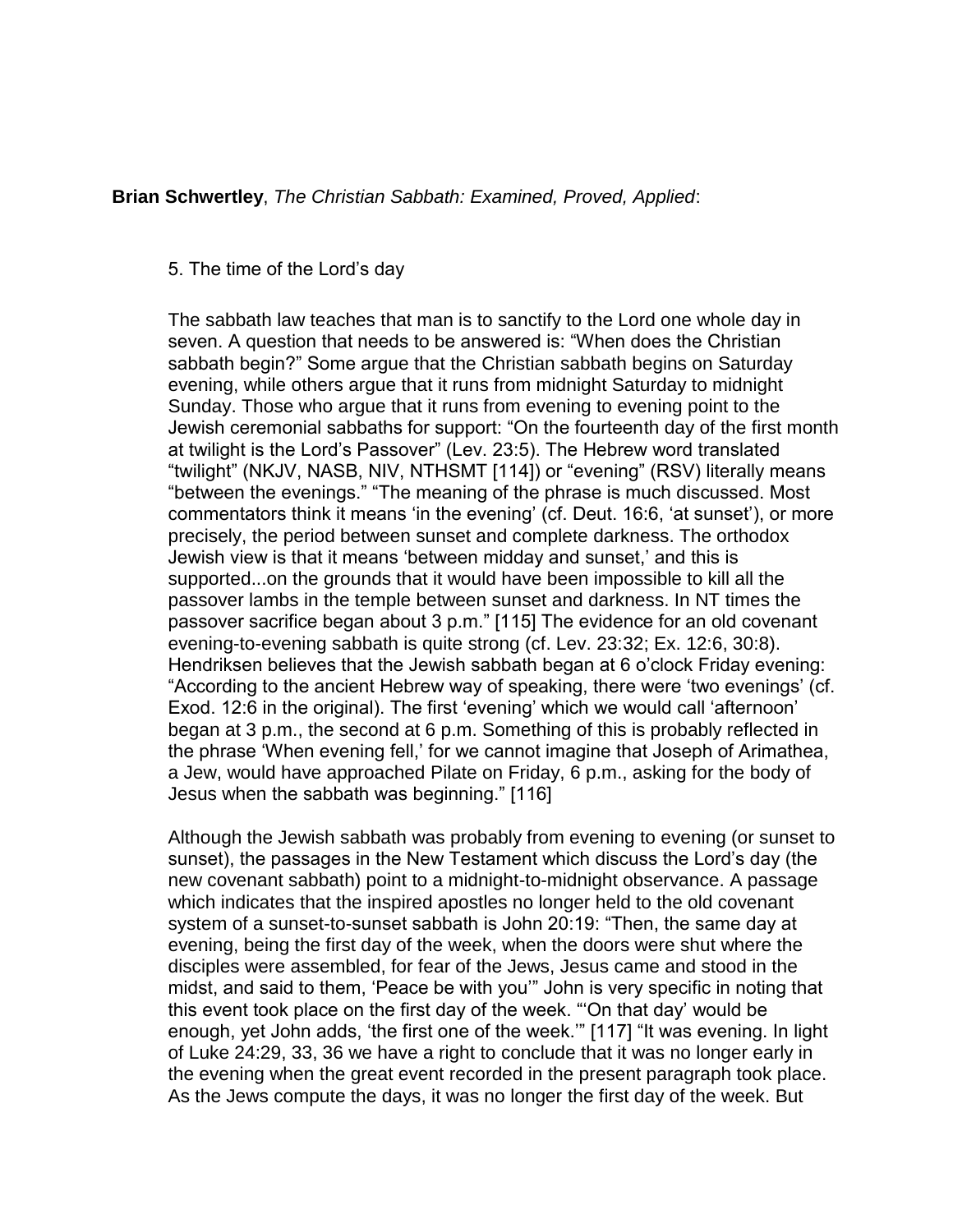John, though a Jew, is writing much later than Matthew and Mark, and does not seem to concern himself with Jewish time-reckoning." [118] It is very significant that John emphasizes that the disciples gathered on the first day of the week, yet also records that it was evening, for if the apostolic church had maintained a sunset-to-sunset sabbath, then John would not have regarded it as the first day, but as the second. There then would be no reason at all for John to emphasize the time, for while the New Testament often emphasizes and singles out the first day (Mt. 28:1; Mk. 16:2; Lk. 24:1; Jn. 20:1, 19, 26; Ac. 20:7; 1 Cor. 16:2; Rev. 1:10), the second day holds no significance at all.

Another passage which indicates that the apostolic church had forsaken the sunset-to-sunset sabbath for a midnight-to-midnight [119] sabbath is Acts 20:7: "Now on the first day of the week, when the disciples came together to break bread, Paul, ready to depart the next day, spoke to them and continued his message until midnight." Luke describes a church service that occurred on the first day of the week, yet says very specifically that Paul did not finish his message until midnight. If the Christian church had followed the Jewish synagogue practice, Paul would have concluded his message before sunset on Sunday, and not late at night. [120] "Certainly, one would almost expect the midnight-to-midnight demarcation, not only in the light of the particulars surrounding Resurrection Sunday, but especially considering that Troas was a Roman colony possessing the Jus Italicum and which therefore certainly followed the Roman midnight demarcation as a colony. It is clear that the congregation at Troas met for worship at night well after sunset, for 'there were many lights in the upper chamber, where they were gathered together' (Acts 20:8). Seeing that 'the disciples came together to break bread' in 'the upper chamber,' and seeing that there is no instance whatsoever in Scripture of religious meetings on Saturday night after sunset, it is reasonably certain that the disciples at Troas gathered on Sunday nights perhaps even before and certainly after sunset, even as their risen Lord had appeared to His Emmaus disciples on Resurrection Sunday and broken bread with them in the late afternoon, and long after the sunset of 'the same day at evening, (still) being the first day of the week,' had congregated with the Jerusalem disciples in the upper room." [121]

Furthermore, it is recorded that Paul departed at daybreak, or the break of the next day. If Luke had been following the sunset-to-sunset day demarcation system of the Jews, Paul would be described as leaving "later on the same first day of the week." [122] But Luke says of Paul on Sunday evening that he was "ready to depart the next day" (i.e., early Monday morning at daybreak). Thus there is considerable evidence that the inspired apostles abandoned the Jewish method of day demarcation for a midnight-to-midnight system. Although the matter of sabbath day demarcation may seem trivial, it is important that the church and society follow the inspired apostles' example for the sake of uniformity, determining when church discipline is appropriate, preparing properly for the Sabbath, and refuting heretics (such as Seventh-day Adventists). "The Jews are supposed to begin every day, and consequently their sabbaths, at the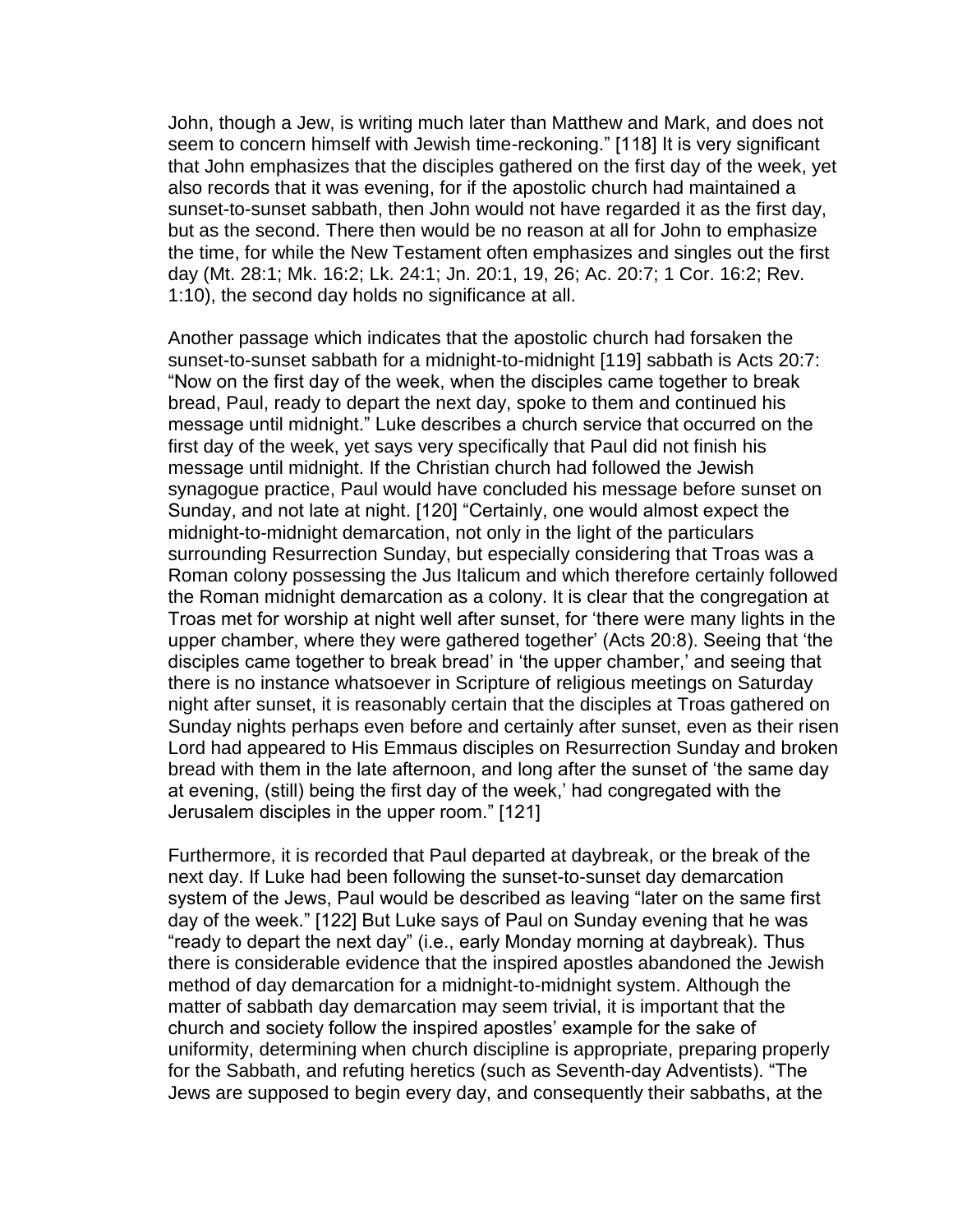evening, in remembrance of the creation, Gen. i. 5, as Christians generally begin their days and sabbaths with the morning, in memory of Christ's resurrection." [123]

**Hughes Olipant Old**, *The Reading and Preaching of the Scriptures in the Worship of the Christian Church,* Vol. I, p. 223, 293

Hughes Oliphant Old discusses the continuity of the pattern of morning and evening worship that existed in the transition from Jewish to Christian Sabbatarianism, In regards to Jewish practice he mentions: "By long Jewish tradition the *Shema* was recited every morning and evening, 'when you lie down and when you rise.'" p. 35. With regard to Christian Sabbatarianism:

"179. Just when the Church began to hold its principal service on the Lord's Day morning is not clear. The meeting in the Upper Room on the evening of the first Easter Sunday may have included the sharing of the Supper. One might regard that meeting as the first Lord's Day service. More than likely the first Lord's Day morning service would not have been held until after the Christians had been expelled from the synagogue."

…

"We have echoes of both in the New Testament.

First, there are the evening appearances reported in both Luke and John: at Emmaus Jesus made himself known in the breaking of bread (Luke 24: 13-35); in Jerusalem he appeared to the disciples on the evening of the first day of the week (Luke 24: 36-43; John 20:19-23); then he came to the disciples precisely a week later (John 20:26-29).

Second, there are the morning appearances reported in Matthew, Mark, Luke, and John (Matthew 28:1-10; Mark 16:1-8; Luke 24:1-12; John 20:1- 18). Jesus appeared to the women, Peter, and Mary Magdalene. Both in regard to the morning and the evening the Gospels make a point of telling us that it was on the first day of the week that Jesus took the initiative and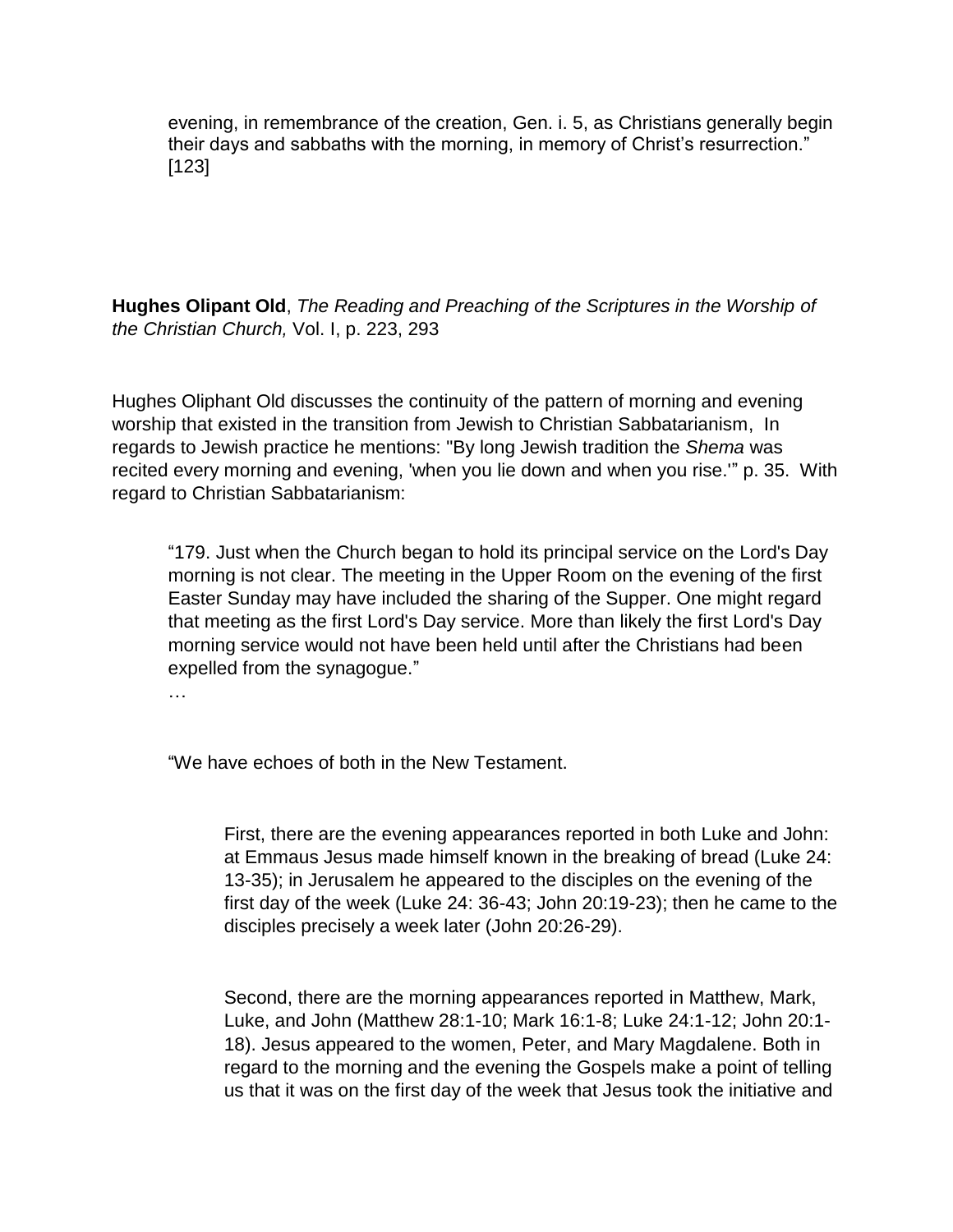met with the disciples. The implication seems to be that both the morning and the evening Lord's Day services were of dominical institution."

Old also makes reference to *[Pliny's Letter to Trajan](http://ccat.sas.upenn.edu/jod/texts/pliny.html)* (112 AD) which recounts the practice of the Christians to assembly for worship on the Lord's Day morning, to depart, and then to assemble again for the Lord's Supper.

**W. Rordorf**, *The History of the Day of Rest and Worship in the Earliest Centuries of the Christian Church*, pp. 236-237

"We are, therefore, almost compelled to conclude that there was a direct connection between these (post-resurrection) meals on the one hand and the breaking of bread on the other. There does exist, then, good reason for supposing that in the primitive community the breaking of bread, for which no definite date is mentioned in Acts 2:42, 46 took place weekly on Sunday evening."

**J.I. Packer** describes how the Puritans carried on this practice of consecrating the whole day (morning to evening) unto the Lord:

"(b) Public worship must be central on the Lord's Day. The day must be built round public worship, morning and afternoon or evening ('the publike exercises are twice at the least to be used every Sabbath').<sup>25</sup> Private devotions must take second place to this, if one or the other for any reason has to go.

<sup>25</sup> Richard Greenham, *Works* (1611), p. 208."

**Edward R. Lambert**, *History of the Colony of New Haven, Before and After the Union with Connecticut* (1838), p. 188:

Concerning the subject of keeping Saturday night as holy time or as part of their Sabbath, some difference of opinion existed among the first ministers of New England. Messrs. [Thomas] Hooker and [Samuel] Stone, of Hartford, considered